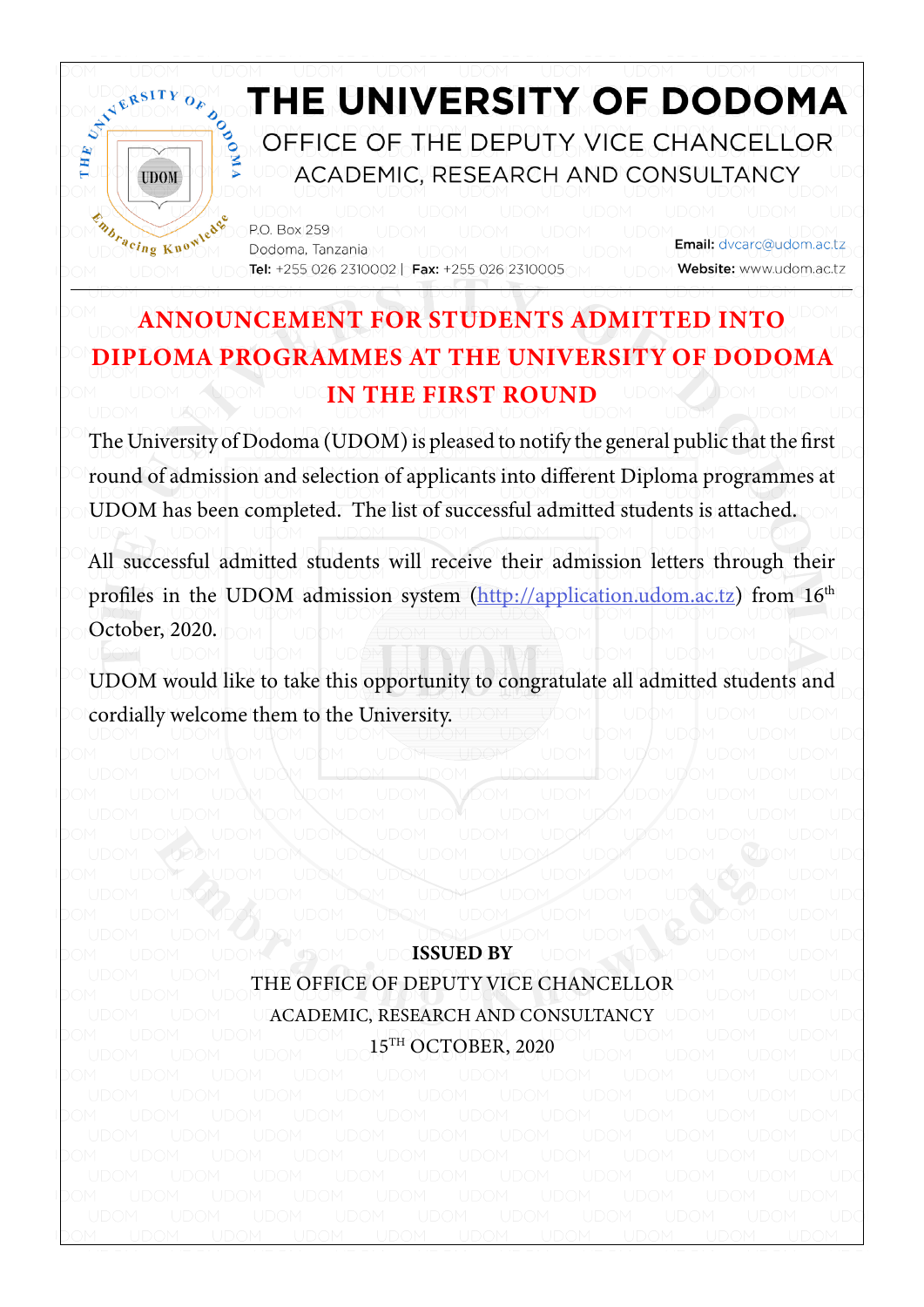|                | DIPLOMA IN EDUCATIONAL TECHNOLOGY |                    |                   |            |                 |  |  |
|----------------|-----------------------------------|--------------------|-------------------|------------|-----------------|--|--|
| S/N            | <b>First Name</b>                 | <b>Middle Name</b> | <b>Last Name</b>  | <b>Sex</b> | F4indexno       |  |  |
| 1              | Emmanuel                          | Kinara             | James             | Male       | S1910/0113/2015 |  |  |
| $\overline{2}$ | <b>ANDREA</b>                     | <b>BAHATI</b>      | LUGEGELA          | Male       | S3659/0019/2016 |  |  |
| 3              | Nyamagecho                        | Magesa             | Marwa             | Male       | S2804/0239/2016 |  |  |
| 4              | SELEMAN                           | <b>AMIR</b>        | <b>BULU</b>       | Male       | S4524/0011/2016 |  |  |
| 5              | <b>ASIA</b>                       | RAMADHANI          | <b>TANGWA</b>     | Female     | S0426/0006/2016 |  |  |
| 6              | <b>SHUMBUSHO</b>                  |                    | <b>ALEX</b>       | Male       | S1339/0021/2016 |  |  |
| $\overline{7}$ | <b>MARCO</b>                      | KISINZA            | <b>THOMAS</b>     | Male       | S3900/0117/2016 |  |  |
| 8              | <b>SECILIA</b>                    | <b>DEUS</b>        | <b>TINDA</b>      | Female     | S1104/0081/2016 |  |  |
| 9              | <b>CHRISTOPHER</b>                | KASHINDYE          | LUSHIKA           | Male       | S5288/0004/2016 |  |  |
| 10             | <b>GEORGE</b>                     | LUHENDA            | <b>EMMANUEL</b>   | Male       | S3278/0224/2016 |  |  |
| 11             | <b>JOSEPH</b>                     | <b>MWALIMU</b>     | <b>MOHAMED</b>    | Male       | S3415/0062/2017 |  |  |
| 12             | <b>MARTHA</b>                     | SANGO              | <b>BUKURIJOLO</b> | Female     | S5342/0007/2017 |  |  |
| 13             | <b>ZUKRA</b>                      | <b>HEMED</b>       | <b>MSOFE</b>      | Female     | S3078/0045/2016 |  |  |
| 14             | SINGU                             | P                  | <b>KABEHO</b>     | Male       | S1217/0034/2017 |  |  |
| 15             | <b>FAUSTIN</b>                    | <b>GODFRED</b>     | <b>MWAPINGA</b>   | Male       | S0801/0048/2016 |  |  |
| 16             | <b>ARODIA</b>                     |                    | <b>ENGERBETH</b>  | Female     | S0296/0012/2017 |  |  |
| 17             | <b>EUTROPIA</b>                   | TITTO              | <b>MALYA</b>      | Female     | S4904/0003/2017 |  |  |
| 18             | <b>PAULINA</b>                    | M                  | <b>PASTORY</b>    | Female     | S4277/0020/2017 |  |  |
| 19             | <b>ISAYA</b>                      | SAMWEL             | <b>LORRY</b>      | Male       | S2821/0042/2017 |  |  |
| 20             | Zakaria                           | Ezekiel            | Nyawu             | Male       | S2388/0056/2017 |  |  |
| 21             | <b>GODFREY</b>                    |                    | <b>JEREMIA</b>    | Female     | P0909/0086/2016 |  |  |
| 22             | Fatma                             | Talib              | Abdalla           | Female     | S0383/0044/2016 |  |  |
| 23             | <b>EVALETH</b>                    | <b>JOSEPH</b>      | <b>OHONDO</b>     | Female     | S5250/0003/2017 |  |  |
| 24             | <b>DEVOTHA</b>                    | <b>JUSTINE</b>     | <b>KAPANGA</b>    | Female     | S4593/0004/2017 |  |  |
| 25             | <b>NEEMA</b>                      | <b>PETER</b>       | KAMENDU           | Female     | S0640/0040/2017 |  |  |
| 26             | <b>FLORA</b>                      | <b>FOCUS</b>       | <b>NYATO</b>      | Female     | P0210/0016/2014 |  |  |
| 27             | <b>JOASH</b>                      | <b>EZEKIELY</b>    | <b>TEKELEZA</b>   | Male       | S4185/0029/2017 |  |  |
| 28             | Mushobozi                         | Benjamin           | Nelson            | Male       | S5555/0037/2017 |  |  |
| 29             | <b>MANUMBU</b>                    | <b>BUKELEBE</b>    | <b>NANGALE</b>    | Male       | S2109/0020/2016 |  |  |
| 30             | <b>NURU</b>                       | SHABA              | <b>OMARY</b>      | Female     | S5407/0034/2017 |  |  |
| 31             | Tumainieli                        | Aloisi             | Margwe            | Male       | S3403/0026/2017 |  |  |
| 32             | <b>MUSSA</b>                      | т                  | MAYAYI            | Male       | S0955/0145/2016 |  |  |
| 33             | <b>MINAELY</b>                    | <b>PATRICK</b>     | <b>KEA</b>        | Female     | S0888/0038/2016 |  |  |
| 34             | <b>BRAYTON</b>                    | <b>DAUDI</b>       | <b>MWEMBE</b>     | Male       | S0690/0024/2017 |  |  |
| 35             | <b>ESHA</b>                       |                    | SAID              | Female     | S0640/0024/2017 |  |  |
| 36             | Paul                              | Mathew             | Paul              | Male       | S2561/0044/2016 |  |  |
| 37             | <b>MWAHIJA</b>                    | <b>ZUBERI</b>      | <b>MWELEZA</b>    | Female     | S4015/0006/2017 |  |  |
| 38             | <b>EDITHA</b>                     | P                  | <b>NDISA</b>      | Female     | S1994/0020/2016 |  |  |
| 39             | <b>GODLIVER</b>                   | <b>DOMINICK</b>    | <b>LUBAO</b>      | Female     | S3277/0022/2016 |  |  |
| 40             | <b>VERONICA</b>                   | О                  | <b>KAPONGA</b>    | Female     | S0266/0067/2016 |  |  |
| 41             | <b>MARIA</b>                      |                    | KASENGEREMA       | Female     | S3370/0023/2013 |  |  |
| 42             | <b>MHULINJA</b>                   | S                  | <b>GEORGE</b>     | Male       | S1704/0105/2017 |  |  |
| 43             | <b>ISAYA</b>                      | <b>WILSON</b>      | <b>LUSTO</b>      | Male       | S0108/0057/2013 |  |  |
| 44             | YOLIM                             | К                  | <b>MKWAMA</b>     | Male       | S1628/0211/2015 |  |  |
| 45             | <b>HAMIS</b>                      | SAID               | <b>NDOHELE</b>    | Male       | S4444/0016/2016 |  |  |
| 46             | <b>NANYORI</b>                    | <b>DAUD</b>        | LAWASARE          | Female     | S1327/0051/2014 |  |  |
| 47             | LAURENT                           | G                  | PANGA             | Male       | S2821/0049/2017 |  |  |
| 48             | ARESTIDA                          |                    | MNG'ETU           | Female     | S3815/0004/2016 |  |  |
| 49             | <b>MWAJEI</b>                     | AMANI              | <b>MOLA</b>       | Female     | S2130/0021/2017 |  |  |
| 50             | PASKALINA                         | ${\sf P}$          | <b>PASCHAL</b>    | Female     | S3392/0023/2017 |  |  |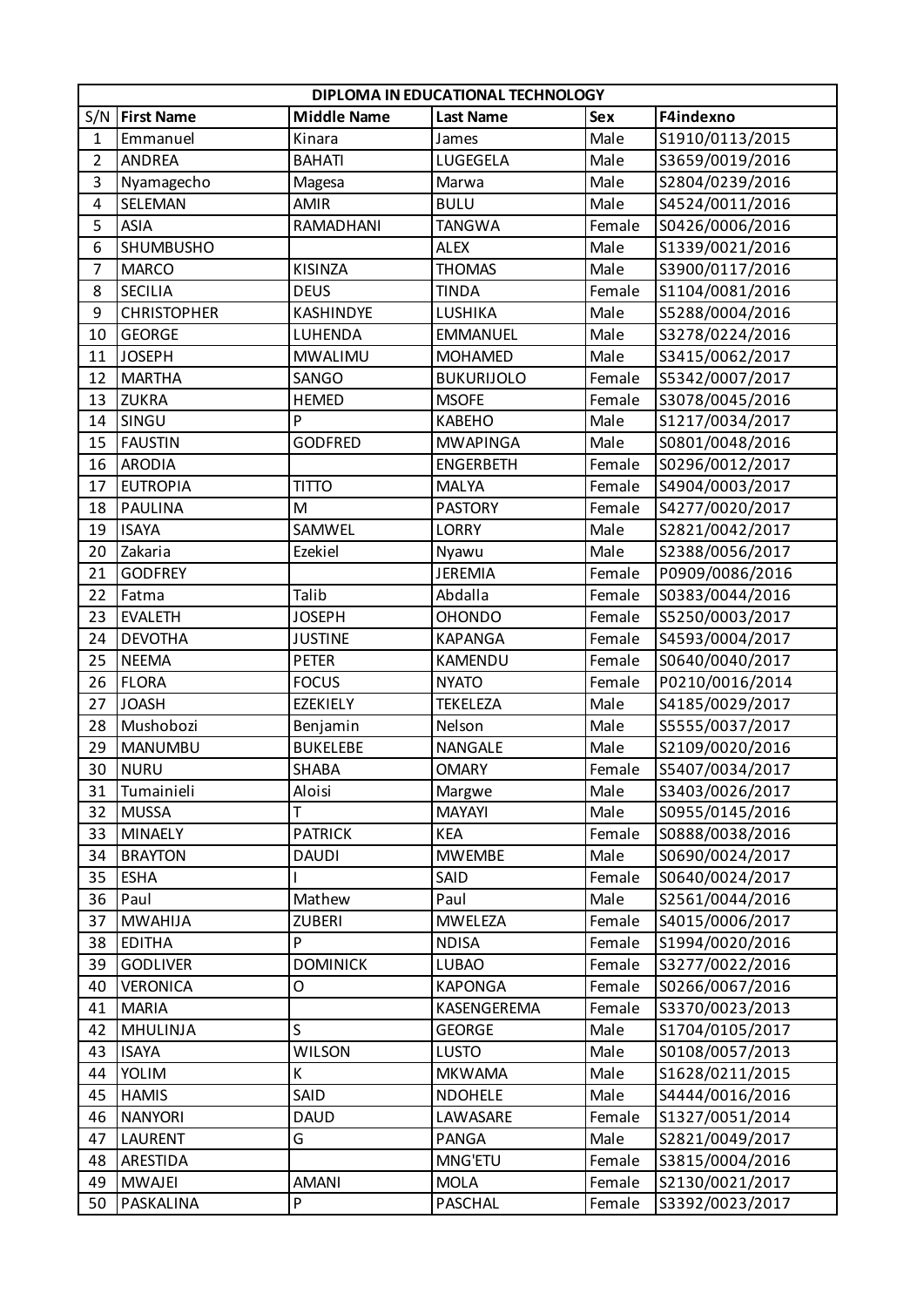| 51             | <b>SIMON</b>      | H                         | <b>MANYA</b>                       | Male       | S3518/0053/2017                    |
|----------------|-------------------|---------------------------|------------------------------------|------------|------------------------------------|
| 52             | <b>RENATUS</b>    | <b>JOHN</b>               | <b>BALIRONDA</b>                   | Male       | S4142/0096/2015                    |
| 53             | <b>PENDO</b>      | Ś                         | SELEMANI                           | Female     | S2772/0035/2017                    |
| 54             | <b>JOSHUA</b>     | <b>ANOLD</b>              | KILUMILE                           | Male       | S5189/0022/2017                    |
| 55             | <b>ALOYCE</b>     | <b>ANDREW</b>             | SHENGARI                           | Male       | S4238/0006/2017                    |
| 56             | <b>DAVID</b>      | <b>PETER</b>              | <b>ELIAS</b>                       | Male       | S2326/0033/2017                    |
| 57             | PERPETUA          | <b>PATRIC</b>             | <b>KASALE</b>                      | Female     | S4969/0056/2017                    |
| 58             | <b>SOPHIA</b>     | <b>MSAMBA</b>             | <b>CHINA</b>                       | Female     | S3280/0090/2017                    |
| 59             | <b>DAUDI</b>      | <b>GILBERT</b>            | <b>MGAYA</b>                       | Male       | S2300/0036/2014                    |
| 60             | <b>BEATRICE</b>   | SAFARI                    | <b>MAHENGE</b>                     | Female     | S2868/0003/2017                    |
| 61             | <b>HUSNA</b>      | <b>IDRISSA</b>            | KIHWELE                            | Female     | S3661/0029/2016                    |
| 62             | <b>JOHN</b>       | A                         | <b>ANTHONY</b>                     | Male       | S4351/0070/2017                    |
| 63             | SALIM             | ABDALLAH                  | NG'AMBIRA                          | Male       | S4231/0049/2017                    |
| 64             | <b>HALPHAN</b>    | C                         | <b>MTILE</b>                       | Male       | S1535/0071/2017                    |
| 65             | <b>MUSA</b>       | W                         | <b>SIMON</b>                       | Male       | S0136/0068/2016                    |
| 66             | <b>NICODEM</b>    | <b>STANSLAUS</b>          | SHAMBA                             | Male       | S1653/0062/2016                    |
| 67             | <b>REHEMA</b>     | RICHARD                   | <b>ERNEST</b>                      | Female     | S2735/0077/2017                    |
| 68             | <b>FRANK</b>      |                           | <b>MARCEL</b>                      | Male       | S0359/0175/2015                    |
| 69             | <b>ROSEMARY</b>   | <b>ALOYCE</b>             | <b>MDABAGI</b>                     | Female     | S1596/0097/2017                    |
| 70             | <b>BARAKA</b>     | <b>HAMIS</b>              | YANGOLE                            | Male       | S5384/0009/2017                    |
| 71             | <b>REBECCA</b>    | т                         | <b>JAMES</b>                       | Female     | S4135/0026/2015                    |
| 72             | <b>ANUARY</b>     | <b>ABDUL</b>              | <b>MBIDUKA</b>                     | Male       | S3371/0093/2016                    |
| 73             | <b>HAMIS</b>      | <b>MATHIAS</b>            | <b>MSHINGILWA</b>                  | Male       | S1128/0022/2017                    |
| 74             | <b>WIVINA</b>     | G                         | <b>MAKATU</b>                      | Female     | S0586/0049/2017                    |
| 75             | YASSIN            | <b>RASHIDI</b>            | <b>HATIBU</b>                      | Male       | S2482/0012/2017                    |
| 76             | <b>ELIAS</b>      | M                         | <b>SOINGEI</b>                     | Male       | S4970/0127/2016                    |
| 77             | <b>HABISHAGI</b>  | <b>RAINELY</b>            | <b>MAPUNDA</b>                     | Female     | S2362/0014/2017                    |
| 78             | <b>MACHIBYA</b>   |                           | <b>HOYA</b>                        | Male       | S1235/0077/2014                    |
| 79             | <b>ALTO</b>       | <b>AUGUSTINO</b>          | <b>HAULE</b>                       | Male       | S1328/0059/2015                    |
| 80             | <b>AYOUB</b>      | <b>MICHAEL</b>            | <b>GAKI</b>                        | Male       | S3753/0019/2017                    |
| 81             | <b>ALPHONCE</b>   | LUKONGOLA                 | NGAZIRA                            | Male       | S1609/0088/2017                    |
| 82             | <b>NORA</b>       | $\boldsymbol{\mathsf{A}}$ | <b>NKOMOLA</b>                     | Female     | S1420/0094/2017                    |
| 83             | <b>YOHANA</b>     | <b>PASTORY</b>            | <b>MSAFIRI</b>                     | Male       | S0360/0102/2017                    |
| 84             | <b>FAHIMA</b>     | <b>ISMAILY</b>            | <b>SADICK</b>                      | Female     | S4764/0004/2017                    |
| 85             | <b>NEEMA</b>      | <b>MASHAKA</b>            | <b>MTAVANGU</b>                    | Female     | P0748/0029/2017                    |
| 86             | <b>FRANSISKA</b>  | <b>DAUD</b>               | MASAMBULI                          | Female     | S0840/0011/2014                    |
| 87             | PHILIP            | <b>CLEMENCE</b>           | <b>MWAIKIBEGE</b>                  | Male       | S3171/0092/2017                    |
| 88             | <b>VIATHA</b>     | <b>SEVELINE</b>           | <b>BAKE</b>                        | Female     | S3057/0046/2017                    |
| 89             | <b>WARDA</b>      | <b>AMMI</b>               | <b>HASANI</b>                      | Female     | S0799/0048/2017                    |
|                |                   |                           | <b>DIPLOMA IN FORENSIC SCIENCE</b> |            |                                    |
| S/N            | <b>First Name</b> | <b>Middle Name</b>        | <b>Last Name</b>                   | <b>Sex</b> | F4indexno                          |
| $\mathbf{1}$   | <b>HALIMA</b>     | <b>HUMOUD</b>             | RIYAMIY                            | Female     | S0784/0018/2016                    |
| 2              | <b>GOODLUCK</b>   | <b>CHARLES</b>            | <b>MWAIKENDA</b>                   | Male       | S2141/0085/2016                    |
| 3              | <b>BAHATI</b>     |                           | <b>MATIKU</b>                      | Male       | S0545/0055/2011                    |
| 4              | Dioniz            | Dickson                   | Lang'o                             | Male       | S0847/0119/2016                    |
| 5              | Gloria            | John                      | Minja                              | Female     | S4556/0033/2017                    |
| 6              | <b>ASIA</b>       | YAHYA                     | <b>FUNDU</b>                       | Female     | S1665/0015/2017                    |
| $\overline{7}$ | <b>IBRAHIM</b>    | G                         | <b>DORALD</b>                      | Male       | S1699/0075/2014                    |
| 8              | nehemia           | emmanuel                  | ntahondi                           | Male       | S5555/0038/2017                    |
| 9              | Kauthar           | Mwinyikai                 | Mzee                               | Female     | S0188/0047/2017                    |
| 10             | <b>WIN</b>        | <b>PETER</b>              | <b>TARIMO</b>                      | Female     | S0207/0138/2017<br>S1689/0025/2017 |
| 11             | VAILETH           | <b>VICTOR</b>             | TILWABAHOILE                       | Female     |                                    |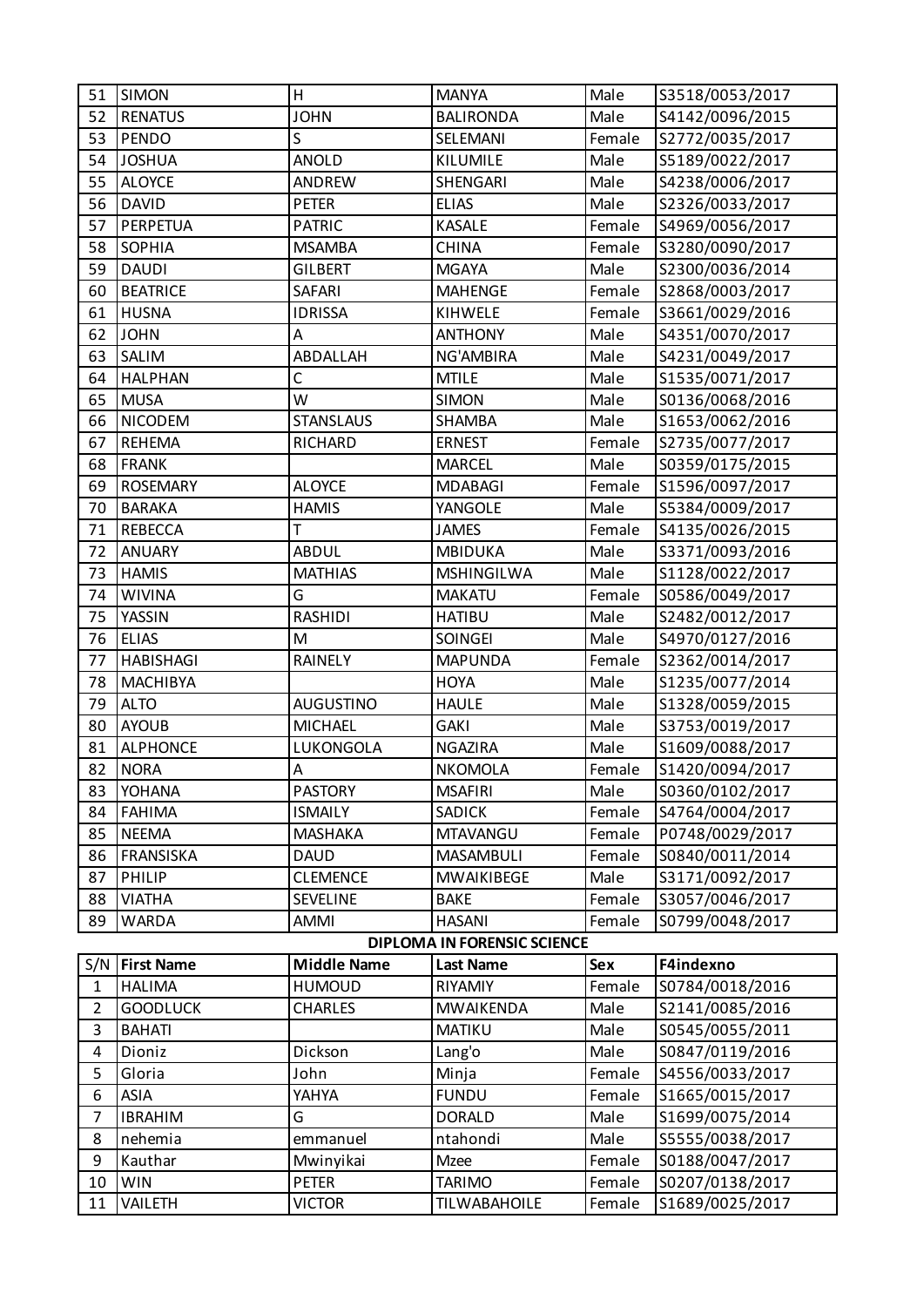| 12 | <b>SOPHIA</b>     | <b>NTENYA</b>      | <b>MASOLWA</b>   | Female | S1131/0015/2016 |
|----|-------------------|--------------------|------------------|--------|-----------------|
| 13 | prisca            | ireneus            | mwakinula        | Female | S5184/0057/2017 |
| 14 | <b>BENARD</b>     | <b>MGWIWA</b>      | SAMWEL           | Male   | P0152/0018/2017 |
| 15 | Allbright         | Benard             | Kanuya           | Male   | S1120/0003/2017 |
| 16 | <b>JACKSON</b>    | <b>JOHN</b>        | <b>SHIGELA</b>   | Male   | S0196/0045/2017 |
| 17 | <b>MARY</b>       | <b>HEAVEN</b>      | LYAMUYA          | Female | S3646/0014/2017 |
| 18 | <b>MATAGE</b>     | <b>JACKSON</b>     | <b>BUSAGI</b>    | Male   | S4194/0053/2016 |
| 19 | SALOME            | <b>PAUL</b>        | <b>TITUS</b>     | Female | S3934/0029/2017 |
| 20 | ONESMO            | <b>JOSEPH</b>      | <b>NADE</b>      | Male   | S0168/0031/2017 |
| 21 | Mwita             | Samson             | Mwita            | Male   | S1802/0134/2017 |
| 22 | Miracle           |                    | Godwin           | Male   | S3547/0079/2016 |
| 23 | VAILETH           | <b>ZAWADI</b>      | <b>CHENZA</b>    | Female | P5294/0013/2017 |
| 24 | <b>ALICIA</b>     | <b>ANTERO</b>      | <b>ASSEY</b>     | Female | S0245/0003/2017 |
| 25 | Abdalla           | Yussuf             | Khamis           | Male   | S1309/0038/2016 |
| 26 | <b>LAURA</b>      | <b>EMANUEL</b>     | <b>MREMA</b>     | Female | S1420/0070/2017 |
| 27 | <b>EMANUEL</b>    | <b>ALLA</b>        | <b>MWENESI</b>   | Male   | S0631/0092/2017 |
| 28 | <b>EPHRAIM</b>    | OBED               | EDWARD           | Male   | S0355/0090/2016 |
| 29 | bhuki             | juma               | kiraba           | Female | S1619/0011/2017 |
| 30 | Jasmina           | Edson              | Machunda         | Female | S4811/0033/2017 |
| 31 | <b>SIMION</b>     | <b>THOMAS</b>      | <b>KHALA</b>     | Male   | P0578/0124/2017 |
| 32 | Athumani          | Iddy               | Jumanne          | Male   | S0675/0073/2016 |
| 33 | <b>MERCY</b>      | <b>FITIAEL</b>     | <b>AKYOO</b>     | Female | S1573/0103/2016 |
| 34 | Lightness         | Nixon              | Tumaini          | Female | S0489/0010/2017 |
| 35 | <b>SIMON</b>      | <b>STANLEY</b>     | LUKAWE           | Male   | S5343/0043/2017 |
| 36 | <b>JUMA</b>       | <b>JILALA</b>      | <b>MWININGA</b>  | Male   | S2007/0044/2016 |
| 37 | <b>ELIAS</b>      | <b>PETER</b>       | <b>MILINGA</b>   | Male   | S0376/0011/2017 |
| 38 | <b>BRISS</b>      | PHILLIPO           | <b>MKUBURO</b>   | Female | S2315/0022/2017 |
| 39 | <b>IRENE</b>      | <b>PASCHAL</b>     | <b>MAGATA</b>    | Female | S0249/0056/2017 |
| 40 | <b>KELVIN</b>     | К                  | <b>JULIUS</b>    | Male   | S0136/0067/2017 |
| 41 | SAID              | <b>ISSA</b>        | PEREIRA          | Male   | S0188/0200/2017 |
| 42 | Irene             | Peter Victor       | Lutindi          | Female | S4543/0045/2017 |
| 43 | joyce             | Nathan             | John             | Female | S0631/0020/2015 |
| 44 | Nathan            | John               | Isaya            | Male   | S0631/0120/2016 |
| 45 | ALBERT            | <b>GUNZE</b>       | <b>TUNGARAZA</b> | Male   | S4700/0018/2017 |
| 46 | RAHIMU            | <b>HUSSEIN</b>     | <b>ILOKO</b>     | Male   | S1746/0158/2016 |
| 47 | AGNESS            |                    | <b>MBILINYI</b>  | Female | S1141/0002/2016 |
| 48 | VALELIA           | <b>GERVAS</b>      | <b>MWALA</b>     | Female | S1492/0042/2017 |
| 49 | Calvin            | Francis            | Boimtoto         | Male   | S5357/0005/2016 |
| 50 | <b>AISA</b>       | <b>JOHNSON</b>     | <b>MONYO</b>     | Female | S0184/0001/2017 |
| 51 | <b>GRACE</b>      | <b>PETER</b>       | <b>TARIMO</b>    | Female | S5376/0021/2017 |
| 52 | <b>RITHA</b>      | <b>ELIAS</b>       | <b>MISSANA</b>   | Female | S4207/0056/2014 |
| 53 | <b>LOVENES</b>    | LUSEKELO           | <b>MWAKYUSA</b>  | Female | S3168/0013/2015 |
| 54 | <b>SABINA</b>     | <b>JEREMIAH</b>    | <b>PETRO</b>     | Female | S2809/0020/2017 |
| 55 | SAMWEL            | <b>MUSA</b>        | <b>KWAANGW</b>   | Male   | S2260/0052/2015 |
| 56 | <b>ALISTIDIA</b>  | <b>BELINDA</b>     | <b>MARCEL</b>    | Female | S4362/0001/2017 |
| 57 | ABDULRAZAK        | <b>MWINYI</b>      | <b>BAKARI</b>    | Male   | S1766/0053/2016 |
| 58 | <b>HAPPYNESS</b>  | <b>JULIUS</b>      | <b>MHINA</b>     | Female | S0232/0033/2017 |
| 59 | <b>GOODLUCK</b>   | ANSELIM            | <b>MTANA</b>     | Male   | S2626/0074/2017 |
| 60 | <b>MICHAEL</b>    | <b>DEOGRATIUS</b>  | <b>CHIKONGOE</b> | Male   | S4827/0161/2017 |
| 61 | <b>RENATUS</b>    | <b>MHOJA</b>       | <b>MARCO</b>     | Male   | S4106/0062/2016 |
| 62 | <b>SHIRIKISHO</b> | SADLO              | <b>NZOGELA</b>   | Male   | S0639/0148/2017 |
| 63 | <b>CONJESTAR</b>  | <b>CHRISTOPHER</b> | <b>MBAJO</b>     | Female | S2315/0027/2017 |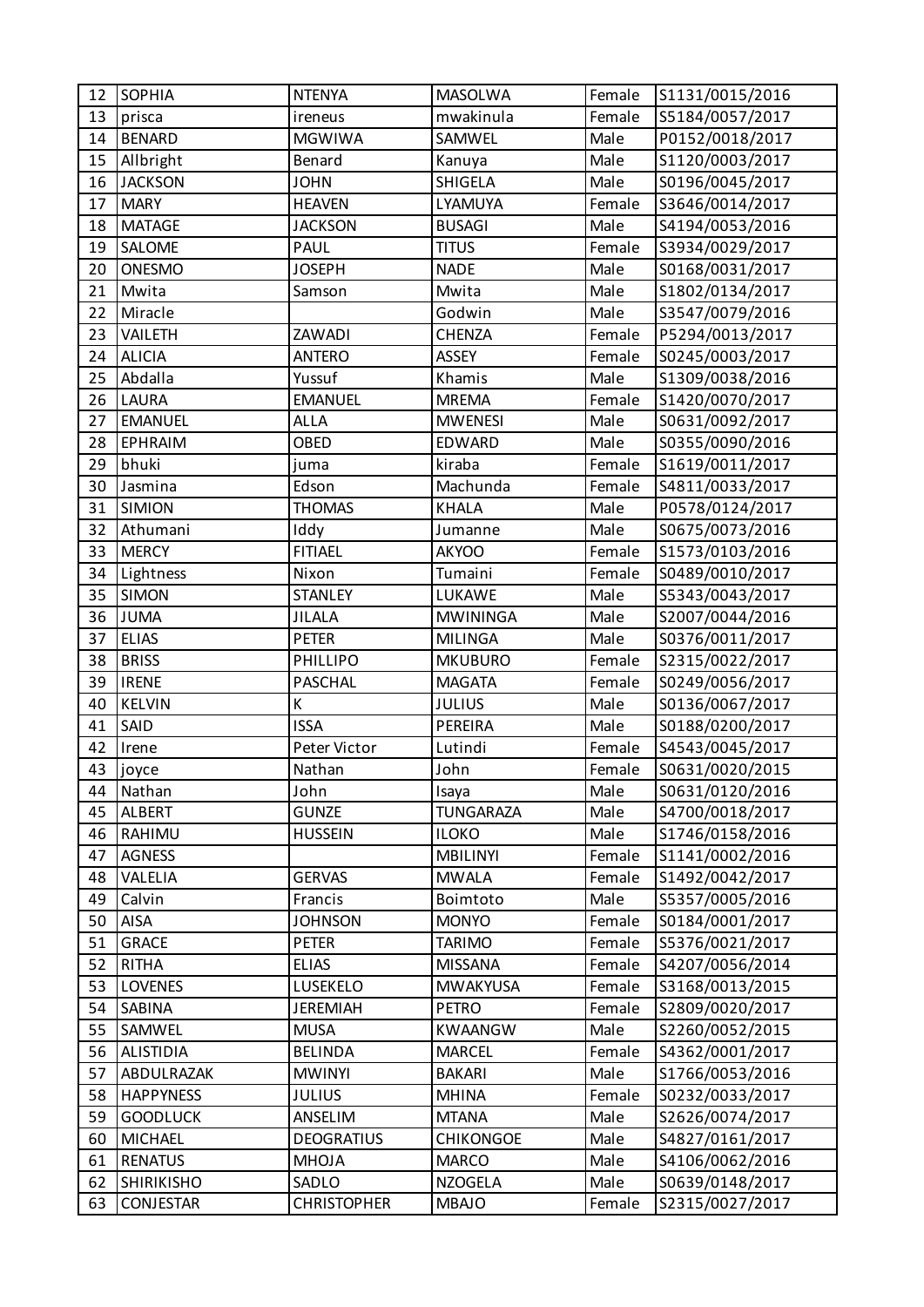| 64 | <b>MUKHTAAR</b>  | AL-AMIN         | <b>MRIMI</b>      | Male   | S0119/0078/2017 |
|----|------------------|-----------------|-------------------|--------|-----------------|
| 65 | <b>ELEONORA</b>  | <b>LEONCY</b>   | <b>NYAKI</b>      | Female | S0263/0022/2017 |
| 66 | LEILA            | <b>HALIFA</b>   | <b>MAGINA</b>     | Female | S2549/0024/2017 |
| 67 | ADELA            |                 | MWANYINGILI       | Female | P0909/0001/2017 |
| 68 | <b>GEORGE</b>    | <b>KENETH</b>   | MALEKELA          | Male   | S0480/0085/2017 |
| 69 | <b>EUNICE</b>    | DANIEL          | <b>JUMLA</b>      | Female | S4624/0016/2017 |
| 70 | VALENCE          | <b>WILSON</b>   | KYABUKOBA         | Male   | S4567/0087/2017 |
| 71 | <b>NASRA</b>     | KASSIM          | <b>MKALLY</b>     | Female | S1257/0029/2017 |
| 72 | <b>HAMIS</b>     | <b>ALLY</b>     | <b>IDDI</b>       | Male   | S0108/0058/2017 |
| 73 | <b>STELLAH</b>   | <b>JOSHUA</b>   | <b>NDEGE</b>      | Female | S0862/0097/2017 |
| 74 | <b>ASHRAF</b>    | HAMIDU          | <b>MSANYA</b>     | Male   | S1350/0009/2017 |
| 75 | <b>GERALD</b>    | <b>DISMAS</b>   | <b>BEDA</b>       | Male   | S2421/0080/2017 |
| 76 | AMAN             | R               | MTOGO             | Male   | S0716/0088/2015 |
| 77 | <b>DIODOLUS</b>  | RUGEMALILA      | <b>DIOCLES</b>    | Male   | S0638/0063/2017 |
| 78 | <b>JILUNGILE</b> | <b>JISENA</b>   | <b>MANGE</b>      | Male   | S2571/0025/2015 |
| 79 | <b>MARY</b>      | <b>GODWIN</b>   | <b>ELINIPENDO</b> | Female | P0307/0086/2017 |
| 80 | <b>STEPHEN</b>   | GERALD          | LASHAU            | Male   | S3678/0251/2017 |
| 81 | ZAITUNI          | Ù               | <b>HUSSEN</b>     | Female | S0772/0074/2016 |
| 82 | <b>EVODIUS</b>   | <b>WILSON</b>   | KYABUKOBA         | Male   | S4567/0058/2017 |
| 83 | <b>DENNIS</b>    | <b>THEOFIL</b>  | RUGONZIBWA        | Male   | S5184/0084/2017 |
| 84 | <b>ELIBARIKI</b> | <b>DEUS</b>     | CHITAGE           | Male   | S0361/0121/2017 |
| 85 | <b>MBUVA</b>     | ABUBAKARY       | ATHUMAN           | Female | S4932/0038/2017 |
| 86 | SELEMAN          | <b>MGASA</b>    | <b>ALFRED</b>     | Male   | S0612/0160/2017 |
| 87 | <b>BENEDICTO</b> | <b>JOSEPH</b>   | KABUJE            | Male   | S1766/0047/2017 |
| 88 | RAMADHAN         | <b>MNGWABE</b>  | <b>MWIRU</b>      | Male   | S5221/0021/2017 |
| 89 | VALERIAN         | <b>MUGISHA</b>  | <b>GALIBONA</b>   | Female | S0214/0102/2017 |
| 90 | <b>KINYASI</b>   | L               | MMEVELLA          | Male   | S2693/0050/2016 |
| 91 | <b>MWIKWABE</b>  | <b>PETER</b>    | <b>KWIBONI</b>    | Male   | S2114/0121/2017 |
| 92 | CAROLINA         | <b>EMMANUEL</b> | <b>MLWALE</b>     | Female | S0250/0014/2017 |
| 93 | <b>CHAPA</b>     | <b>ANDERSON</b> | CHANZI            | Male   | S2033/0097/2011 |
| 94 | <b>CRISTER</b>   | <b>GODFREY</b>  | <b>NZIKU</b>      | Female | S4003/0014/2017 |
| 95 | <b>AGATHA</b>    | SEBASTIANI      | <b>FELIX</b>      | Female | S1231/0001/2017 |
| 96 | <b>JOSEPHAT</b>  | P               | <b>MALEMO</b>     | Male   | S0106/0019/2016 |
| 97 | <b>EVA</b>       | LOMNYAK         | <b>MOLLEL</b>     | Female | S0246/0018/2017 |
| 98 | WAZIRI           | ABDALLAH        | <b>JUMA</b>       | Male   | S0907/0060/2017 |
| 99 | <b>EMMANUEL</b>  | <b>SIMON</b>    | SEJA              | Male   | S4808/0034/2017 |
|    | 100   INNOCENT   | <b>VICENT</b>   | RITTE             | Male   | S0557/0071/2015 |

|     | DIPLOMA IN FOREST MANAGEMENT AND NATURE CONSERVATION |                    |                  |            |                 |  |  |
|-----|------------------------------------------------------|--------------------|------------------|------------|-----------------|--|--|
| S/N | <b>First Name</b>                                    | <b>Middle Name</b> | <b>Last Name</b> | <b>Sex</b> | F4indexno       |  |  |
| 1   | <b>ERICK</b>                                         | D                  | <b>MWAMBENE</b>  | Male       | S4803/0192/2015 |  |  |
| 2   | SULEMANI                                             | <b>TUMAINI</b>     | <b>MISSINGO</b>  | Male       | S0756/0096/2016 |  |  |
| 3   | <b>RACHEL</b>                                        | <b>LOTHAN</b>      | <b>SIMKOKO</b>   | Female     | S5163/0060/2016 |  |  |
| 4   | <b>HELLEN</b>                                        | W                  | LOSUJAKI         | Female     | S0930/0009/2016 |  |  |
| 5   | <b>ASELA</b>                                         | <b>MUTAHIGWA</b>   | <b>MEDARD</b>    | Female     | S0387/0004/2016 |  |  |
| 6   | sporah                                               | dominick           | kizange          | Female     | S0277/0040/2017 |  |  |
| 7   | mosses                                               | kitwana            | mhewa            | Male       | S5026/0017/2017 |  |  |
| 8   | Mussa                                                | Hamisi             | Ally             | Male       | S2732/0176/2017 |  |  |
| 9   | <b>HIDAYA</b>                                        | M                  | SANGA            | Female     | S1420/0051/2017 |  |  |
| 10  | Erick                                                | Mremi              | Manace           | Male       | S0389/0075/2017 |  |  |
| 11  | Fransiska                                            | Alphey             | Assenga          | Female     | S0544/0048/2017 |  |  |
| 12  | Emmanuel                                             | Sanyenge           | Mayombya         | Male       | S5205/0019/2017 |  |  |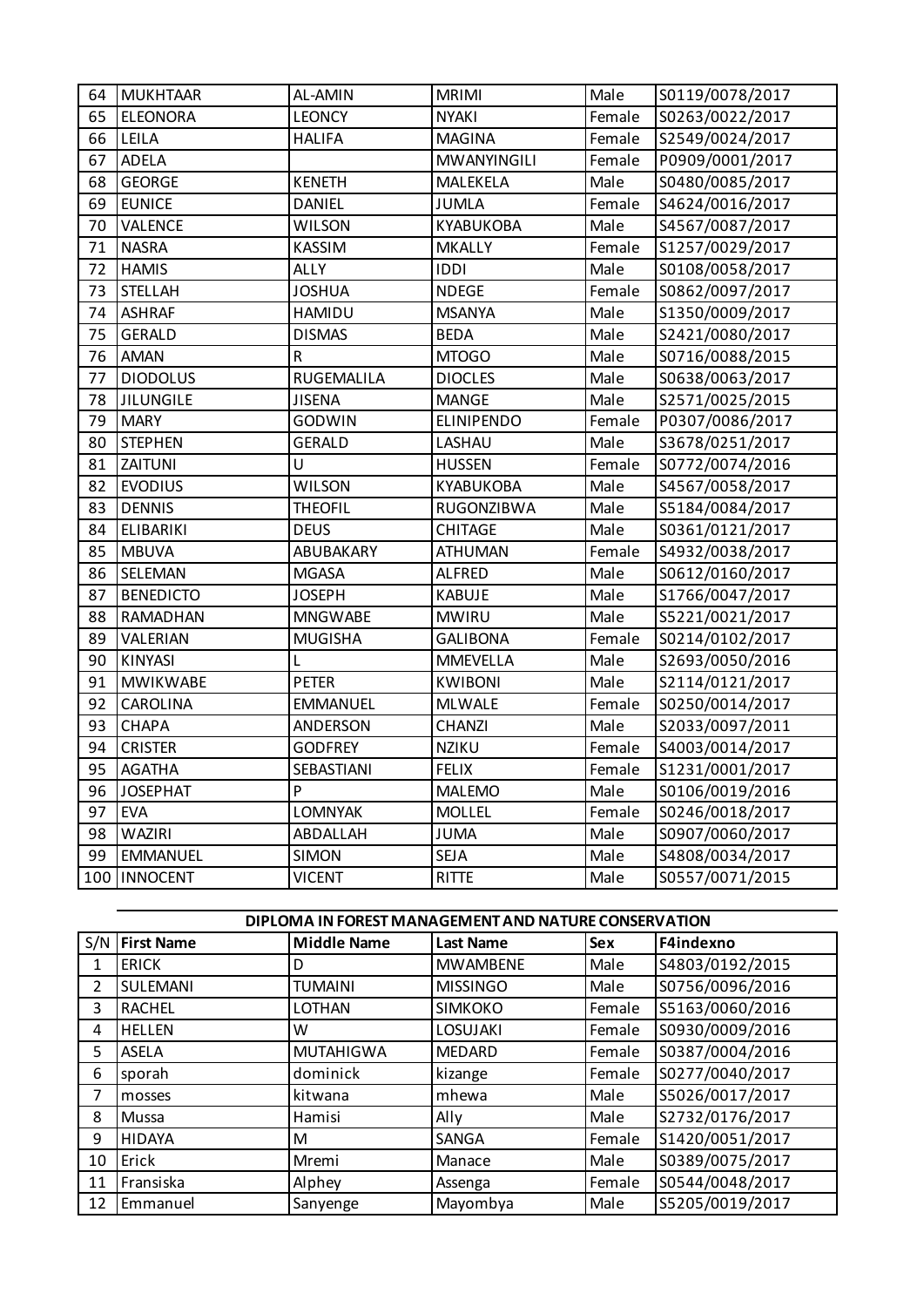| 13 | Aniceth          | Baltazar         | Makomelelo        | Male   | S0367/0017/2017 |
|----|------------------|------------------|-------------------|--------|-----------------|
| 14 | ONESMO           | A                | <b>MWAMPOSA</b>   | Male   | S2223/0117/2017 |
| 15 | Nia              | Ramadhan         | Mfaume            | Female | S4827/0048/2017 |
| 16 | <b>NASRA</b>     | <b>ATHUMANI</b>  | <b>HASSANI</b>    | Female | S1323/0081/2016 |
| 17 | <b>AGRIPINA</b>  | M                | CHUMA             | Female | S0289/0006/2017 |
| 18 | <b>MARIAMU</b>   | <b>MOHAMEDI</b>  | <b>YUSUPH</b>     | Female | S0345/0077/2016 |
| 19 | <b>OLINA</b>     | <b>AMRAN</b>     | <b>MKAKANZI</b>   | Female | S4548/0017/2017 |
| 20 | Mohamed          | Seleman          | Mohamed           | Male   | S4598/0162/2016 |
| 21 | Deogratius       | Gabriel          | Alphonce          | Male   | S4740/0026/2017 |
| 22 | <b>AISHA</b>     | <b>OMARY</b>     | <b>MTANGI</b>     | Female | S2944/0001/2017 |
| 23 | <b>FLORA</b>     | <b>FAUSTINE</b>  | KIHAMBA           | Female | S5122/0004/2015 |
| 24 | Morgan           | Ndunguse         | Hula              | Male   | S5040/0031/2016 |
| 25 | Airine           | Philemoni        | Mvungi            | Female | S2060/0005/2016 |
| 26 | <b>JOHNIA</b>    | <b>JULIUS</b>    | <b>KAMUKARA</b>   | Female | S0823/0069/2014 |
| 27 | <b>HOPE</b>      | <b>PHILOTEUS</b> | <b>BENJAMIN</b>   | Female | S4864/0012/2016 |
| 28 | <b>GADIEL</b>    | <b>ALPHONCE</b>  | <b>MBWAMBO</b>    | Male   | S0353/0053/2017 |
| 29 | ANGEL            | <b>COSMAS</b>    | <b>DELLY</b>      | Female | S4039/0006/2017 |
| 30 | Meshack          | Silvery          | Nyawela           | Male   | S0313/0078/2017 |
| 31 | <b>VICTORIA</b>  | ANDONGWISYE      | <b>MWAKYOMA</b>   | Female | S2355/0029/2015 |
| 32 | Muya             | Yusuph           | Nguruko           | Male   | S1071/0347/2017 |
| 33 | <b>AGNESS</b>    | SYLVESTER        | <b>SUMAYI</b>     | Female | S5258/0004/2017 |
| 34 | <b>JOHARI</b>    | <b>HAMIS</b>     | <b>NASSORO</b>    | Female | S0407/0027/2016 |
| 35 | Tunu             | R                | Hassan            | Female | S1188/0028/2017 |
| 36 | <b>FAUSTER</b>   | ELIDARD          | <b>NDIBINZE</b>   | Female | S0289/0036/2017 |
| 37 | PRASIDIA         | <b>RWIZA</b>     | <b>PRUDENS</b>    | Female | S0539/0075/2017 |
| 38 | <b>ASHURA</b>    | AHMAD            | <b>HARUNA</b>     | Female | S0579/0012/2016 |
| 39 | <b>ACHIM</b>     | <b>ELIAKIM</b>   | <b>NDEMANISHO</b> | Male   | S0194/0043/2017 |
| 40 | <b>ERICK</b>     | ANDREW           | SWAI              | Male   | S1284/0046/2017 |
| 41 | <b>NICE</b>      | <b>ELIMOKOZI</b> | ZAKARIA           | Female | S1343/0027/2017 |
| 42 | Debora           |                  | Sanga             | Female | S1648/0012/2017 |
| 43 | <b>MARTHA</b>    | <b>SILIVEST</b>  | <b>MUSHI</b>      | Female | S0906/0052/2016 |
| 44 | Elisha           | Donald           | Mboma             | Male   | S1621/0095/2016 |
| 45 |                  |                  |                   |        |                 |
|    | Joseph           | Godson           | Makono            | Male   | S4238/0032/2017 |
| 46 | Newin            | Amin             | Farizal           | Female | S4932/0047/2017 |
| 47 | <b>STAMILI</b>   |                  | RAJABU            | Female | S3500/0057/2017 |
| 48 | <b>DICKSON</b>   | <b>ANANIAS</b>   | <b>MSABAHA</b>    | Male   | S1618/0023/2017 |
| 49 | <b>CHELSEA</b>   | <b>VEDASTUS</b>  | <b>BANDIHO</b>    | Female | S0297/0011/2017 |
| 50 | <b>JOHNSON</b>   | L                | <b>MAHU</b>       | Male   | S0986/0137/2015 |
| 51 | Rehema           | Shekha           | Haule             | Female | S2766/0113/2017 |
| 52 | <b>BRIAN</b>     | SEBASTIAN        | <b>CHAMI</b>      | Male   | S0122/0017/2017 |
| 53 | <b>BRIGHT</b>    | A                | <b>MAHEWA</b>     | Male   | S0759/0111/2016 |
| 54 | <b>VEICE</b>     | RASHID           | <b>MAZOLA</b>     | Female | S1196/0046/2017 |
| 55 | <b>LOTHRINDE</b> | NDUHIJE          | <b>JEROME</b>     | Female | S1473/0010/2017 |
| 56 | <b>EVA</b>       |                  | <b>ERNEST</b>     | Female | S1504/0017/2017 |
| 57 | HIMELDA          | ANDREW           | PIUS              | Female | S4552/0013/2017 |
| 58 | EDWARD           | <b>EMMANUEL</b>  | <b>MBONIGABA</b>  | Male   | S0159/0025/2016 |
| 59 | <b>BARAKA</b>    | SAMWELI          | <b>ALLY</b>       | Male   | S0921/0109/2015 |
| 60 | MAGEGE           | LUCAS            | <b>GEORGE</b>     | Male   | S0613/0135/2017 |
| 61 | <b>NANCY</b>     | <b>GILBERT</b>   | <b>MWILONGO</b>   | Female | S2626/0040/2017 |
| 62 | <b>MARTHA</b>    | <b>JOHN</b>      | BHALIKULIJE       | Female | S1407/0017/2017 |
| 63 | <b>NOEL</b>      | KIMAHURYO        | <b>KITOKI</b>     | Male   | S4740/0105/2017 |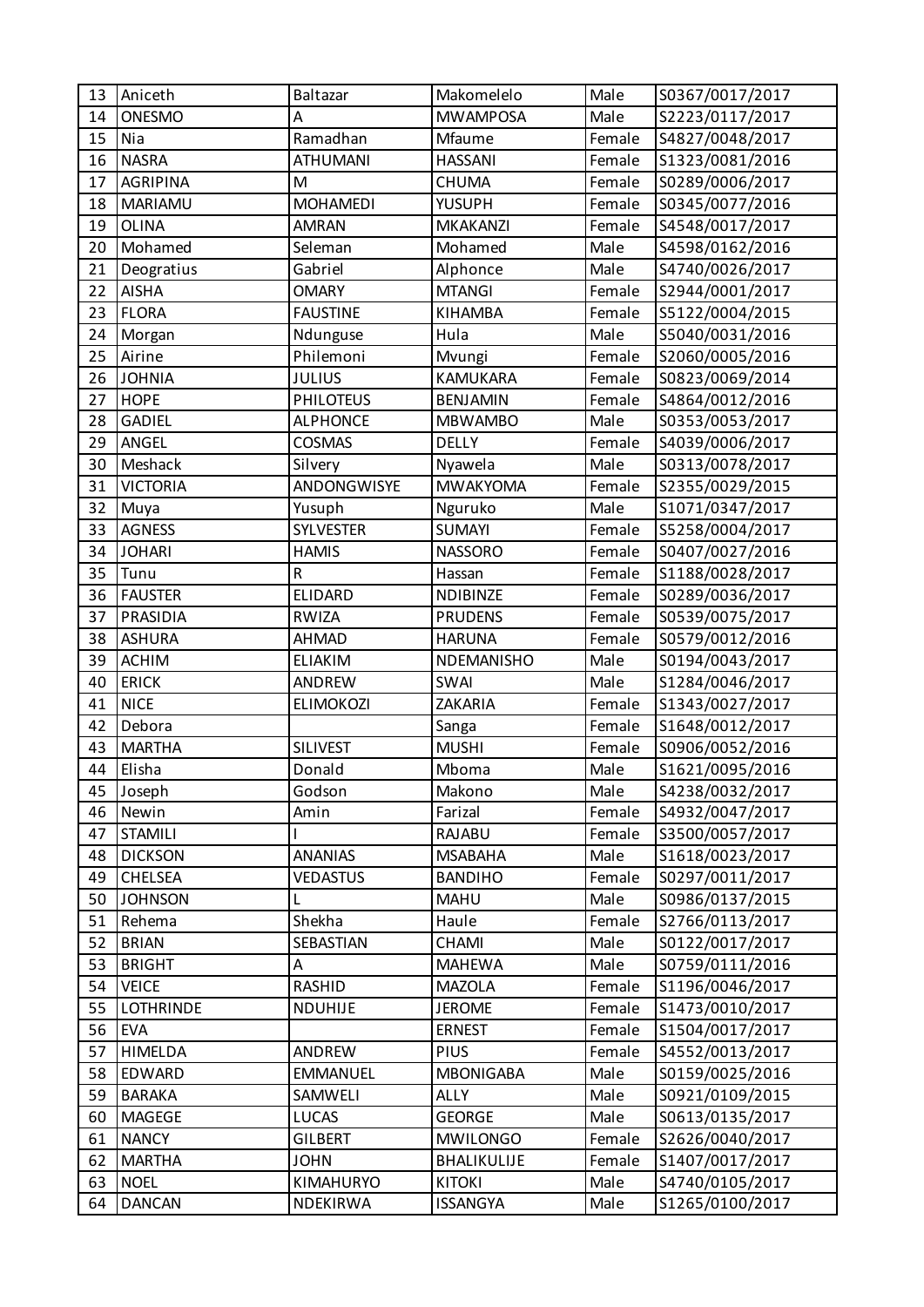| 65 | <b>ONOLATA</b>   | <b>EVODIUS</b>  | <b>NZOTA</b>      | Female | S5137/0033/2017   |
|----|------------------|-----------------|-------------------|--------|-------------------|
| 66 | <b>HOSEA</b>     | <b>JULIUS</b>   | SHUMA             | Male   | S4648/0029/2017   |
| 67 | <b>HAPPINESS</b> | <b>ANTHONY</b>  | <b>KIRIA</b>      | Female | S2360/0029/2017   |
| 68 | <b>MOHAMED</b>   | SIFAEL          | <b>MSOFFE</b>     | Male   | S0558/0094/2017   |
| 69 | <b>ESTER</b>     | <b>THOMAS</b>   | <b>KASOMI</b>     | Female | S0285/0027/2017   |
| 70 | <b>THERESIA</b>  | <b>KALIST</b>   | <b>MAEMBE</b>     | Female | S0544/0115/2016   |
| 71 | <b>DAVID</b>     | <b>INNOCENT</b> | <b>KOKA</b>       | Male   | S1522/0065/2016   |
| 72 | <b>HIGHNESS</b>  | <b>PETER</b>    | <b>MWACHA</b>     | Female | S0663/0033/2017   |
| 73 | <b>WITNESS</b>   | P               | PHILIPO           | Female | S5258/0054/2017   |
| 74 | <b>RAPHAEL</b>   | <b>GEORGE</b>   | <b>BERNAD</b>     | Male   | S0690/0079/2016   |
| 75 | <b>MATHEO</b>    | N               | <b>FRANK</b>      | Male   | S4659/0059/2017   |
| 76 | <b>SOPHIA</b>    | $\overline{P}$  | <b>MROPE</b>      | Female | S4657/0035/2017   |
| 77 | <b>JOSEPH</b>    | <b>ELISHA</b>   | <b>DISHON</b>     | Male   | S3886/0057/2017   |
| 78 | <b>BARAKA</b>    |                 | <b>LUSAJO</b>     | Male   | S3136/0140/2016   |
| 79 | <b>HASSAN</b>    | А               | LUKANDA           | Male   | S2344/0016/2017   |
| 80 | <b>FRANK</b>     | VALERIAN        | <b>MROSSO</b>     | Male   | S0729/0061/2017   |
| 81 | <b>JAPHET</b>    | Υ               | <b>NGASA</b>      | Male   | S1643/0031/2017   |
| 82 | <b>HEZRON</b>    | KENYALA         | <b>MAGESI</b>     | Male   | EQ2019001926/2017 |
| 83 | <b>MICHAEL</b>   | J               | <b>MICHAEL</b>    | Male   | S3392/0051/2017   |
| 84 | NGANASHE         | LENDESHA        | SANARE            | Female | S4514/0012/2017   |
| 85 | <b>AZIZA</b>     | <b>ZUBERI</b>   | <b>LUMBIZI</b>    | Female | S0530/0008/2016   |
| 86 | <b>DOREEN</b>    | <b>CYPRIAN</b>  | NG'UMBI           | Female | S4905/0012/2017   |
| 87 | <b>ORESTO</b>    |                 | <b>OCTAVIAN</b>   | Male   | S0868/0055/2016   |
| 88 | <b>CHISANDA</b>  | <b>GOODLUCK</b> | <b>ELIAS</b>      | Male   | S0748/0084/2017   |
| 89 | IMMAKULATHA      | <b>ELIAS</b>    | NYALAMU           | Female | S5344/0013/2017   |
| 90 | <b>NURDIN</b>    | <b>RASHID</b>   | <b>NGODA</b>      | Male   | S4462/0064/2017   |
| 91 | <b>GASPER</b>    | <b>BONIFACE</b> | <b>MWAKIBINGA</b> | Male   | S2854/0103/2015   |
| 92 | <b>PETER</b>     | <b>CHARLES</b>  | <b>SEKO</b>       | Male   | S2314/0108/2016   |
| 93 | <b>EMANUEL</b>   | C               | <b>MARWA</b>      | Male   | S4638/0033/2017   |
| 94 | SADUNI           |                 | <b>HAMZA</b>      | Male   | S4165/0086/2014   |
| 95 | <b>JONAS</b>     | LIKIBALUNYE     | <b>MAIROTO</b>    | Male   | S1864/0199/2016   |
| 96 | <b>DISMAS</b>    | <b>GADIEL</b>   | <b>JANSON</b>     | Male   | S1133/0055/2014   |
| 97 | RAMADHAN         | <b>OMARI</b>    | KIMUNGU           | Male   | S3889/0109/2017   |
| 98 | <b>LAWRENCE</b>  |                 | <b>CHANDE</b>     | Male   | S0584/0124/2017   |
| 99 | <b>NIMLIWA</b>   | KIJA            | <b>PETRO</b>      | Female | S4033/0031/2016   |
|    | 100 BAHATI       | <b>EPHATA</b>   | <b>JOSEPH</b>     | Female | S0246/0008/2017   |

|                | DIPLOMA IN INFORMATION AND COMMUNICATION TECHNOLOGY |                    |                  |        |                 |  |  |
|----------------|-----------------------------------------------------|--------------------|------------------|--------|-----------------|--|--|
|                | S/N First Name                                      | <b>Middle Name</b> | <b>Last Name</b> | Sex    | F4indexno       |  |  |
| 1              | <b>PETER</b>                                        |                    | <b>FIDERY</b>    | Male   | S3277/0127/2015 |  |  |
| $\overline{2}$ | Erick                                               | <b>Barnabas</b>    | Lema             | Male   | S1622/0054/2016 |  |  |
| 3              | SEBASTIAN                                           | <b>JOSEPH</b>      | <b>KANYETTOR</b> | Male   | S3889/0103/2015 |  |  |
| 4              | SALMA                                               | S                  | <b>MYONGA</b>    | Female | S1535/0031/2016 |  |  |
| 5              | <b>BRIANA</b>                                       | К                  | <b>BALLEGU</b>   | Female | S4867/0006/2017 |  |  |
| 6              | Nathaniel                                           | James              | Mkaanga          | Male   | S3648/0093/2017 |  |  |
| 7              | <b>MSHAMU</b>                                       | S                  | KAMBANGWA        | Male   | S3173/0131/2017 |  |  |
| 8              | <b>MARY</b>                                         | <b>JORDAN</b>      | NDAMBALA         | Female | S3678/0081/2016 |  |  |
| 9              | <b>FADHILI</b>                                      | <b>RASHIDI</b>     | <b>NJOKA</b>     | Male   | S2640/0039/2016 |  |  |
| 10             | Hassan                                              | Muhidini           | Hugo             | Male   | S1665/0103/2016 |  |  |
| 11             | Abdallah                                            | Juma               | Abdallah         | Male   | S2705/0098/2015 |  |  |
| 12             | Ritha                                               | Mushi              | Charles          | Female | S3280/0081/2017 |  |  |
| 13             | <b>JULIETH</b>                                      | <b>ALPHONCE</b>    | <b>JAMES</b>     | Female | S0235/0070/2016 |  |  |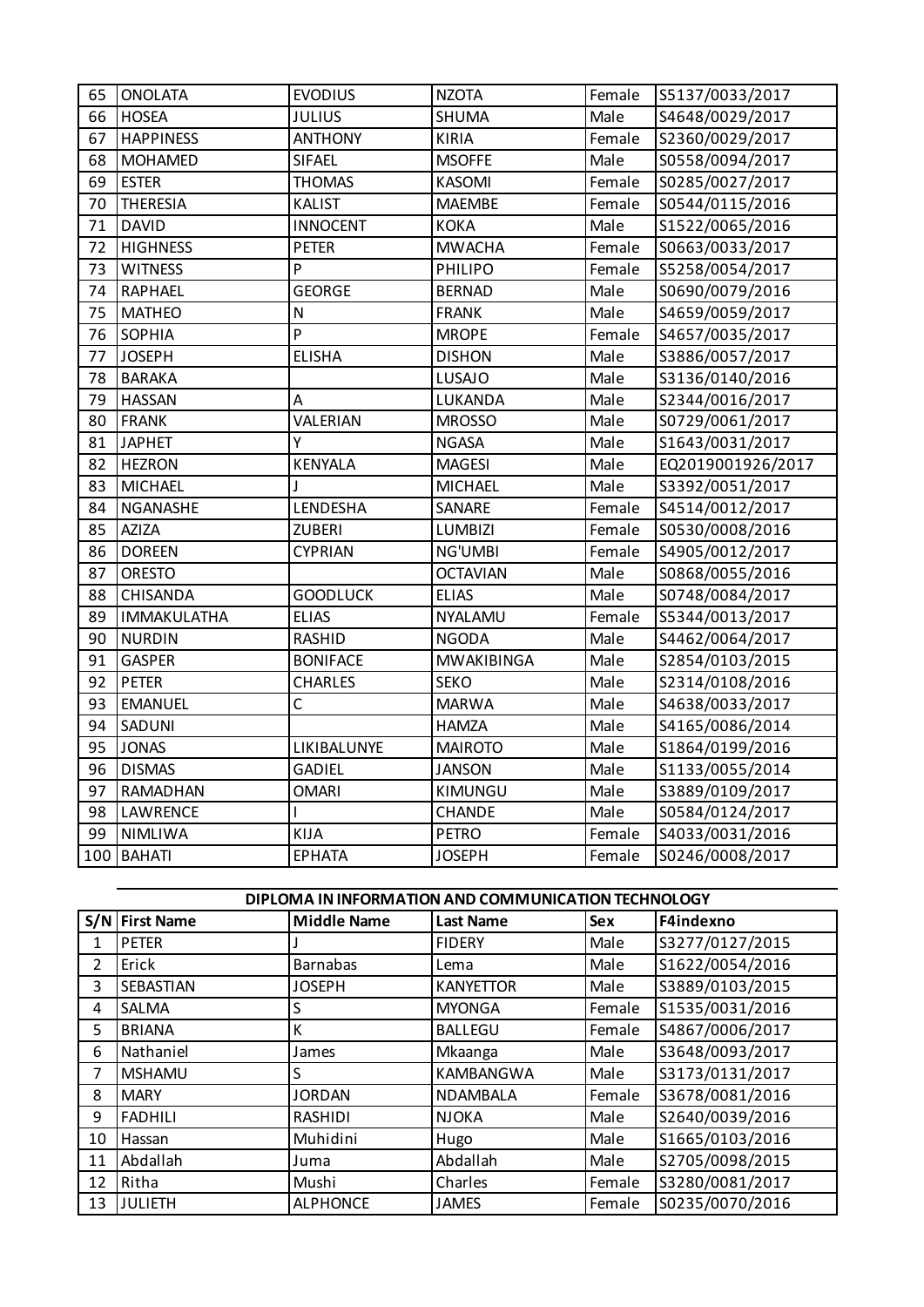| 14 | <b>Isack</b>     | Samson          | Method           | Male   | S4607/0052/2017 |
|----|------------------|-----------------|------------------|--------|-----------------|
| 15 | Derick           | Winston         | Filipo           | Male   | S2421/0062/2017 |
| 16 | Lucas            | Erasto          | Myalla           | Male   | S0496/0367/2017 |
| 17 | focas            | fidelis         | ngonyoka         | Male   | S4229/0023/2017 |
| 18 | <b>AMON</b>      | <b>THEOBARD</b> | KAIJAGE          | Male   | S1407/0033/2017 |
| 19 | AMINA            | <b>ATHUMANI</b> | CHAMBO           | Female | S5314/0002/2017 |
| 20 | Godfrey          | Boniface        | Ezekia           | Male   | S0112/0063/2017 |
| 21 | <b>GEORGE</b>    | <b>LUCAS</b>    | <b>MATHIAS</b>   | Male   | S1276/0016/2016 |
| 22 | SARA             | <b>STEPHEN</b>  | <b>MLOWEZI</b>   | Female | S3467/0047/2017 |
| 23 | eliah            | lucas           | francis          | Male   | S0397/0082/2017 |
| 24 | rock             | jacob           | makunda          | Male   | S0482/0093/2017 |
| 25 | SYLIVIA          | <b>GODFREY</b>  | <b>KIMARO</b>    | Female | S0184/0021/2017 |
| 26 | <b>FURAHA</b>    | <b>AMANI</b>    | <b>MNDEME</b>    | Male   | S0558/0067/2016 |
| 27 | <b>MILEMBE</b>   | <b>MWANDU</b>   | <b>BAKUBI</b>    | Female | S4934/0016/2017 |
| 28 | SARAPHINA        |                 | <b>MIRAMBO</b>   | Female | S0285/0110/2016 |
| 29 | ZAINABU          | <b>HAMIS</b>    | <b>MUSTAPHA</b>  | Female | S4092/0047/2017 |
| 30 | SHADIDA          | <b>SWAIBU</b>   | <b>MPALAZO</b>   | Female | S0622/0058/2017 |
| 31 | <b>EMMANUEL</b>  | <b>JUSTINE</b>  | <b>JOSEPH</b>    | Male   | S1115/0050/2016 |
| 32 | SALOME           | <b>GERALD</b>   | <b>NSANYIWA</b>  | Female | S4922/0014/2017 |
| 33 | Elizabeth        | Donald          | Warioba          | Female | S4705/0005/2014 |
| 34 | <b>SUMAIYA</b>   | <b>ISSA</b>     | <b>NDUMA</b>     | Female | S1665/0100/2017 |
| 35 | <b>ELLY</b>      | <b>HUSSEIN</b>  | <b>RUKANKA</b>   | Male   | S1810/0041/2016 |
| 36 | <b>RADHIA</b>    | S               | <b>RASHID</b>    | Female | S4565/0029/2017 |
| 37 | GODSON           | <b>JULIUS</b>   | <b>STEVEN</b>    | Male   | S5196/0081/2017 |
| 38 | <b>DICKSON</b>   |                 | <b>MICHAEL</b>   | Male   | S4062/0032/2016 |
| 39 | <b>ANNA</b>      | <b>BONFACE</b>  | <b>MWENDA</b>    | Female | S5174/0001/2017 |
| 40 | Simon            | Andrew          | Kimaro           | Male   | S5376/0067/2017 |
| 41 | <b>MOHAMEDI</b>  | <b>MOHAMEDI</b> | <b>KATUMBO</b>   | Male   | S3981/0113/2017 |
| 42 | <b>PAUL</b>      | <b>NORBERT</b>  | <b>MASANJA</b>   | Male   | S5163/0147/2017 |
| 43 | <b>IDDY</b>      | <b>NUHU</b>     | RASHID           | Male   | S1507/0136/2017 |
| 44 | <b>IBRAHIM</b>   | <b>MANGASA</b>  | <b>MGAYA</b>     | Male   | S3042/0120/2015 |
| 45 | erick            | julius          | rwebugisa        | Male   | S3470/0032/2017 |
| 46 | SHARMILA         | <b>KHALIFA</b>  | <b>MUNISI</b>    | Female | S5203/0079/2017 |
| 47 | Tabitha          | Α               | Seme             | Female | S2815/0023/2017 |
| 48 | RICHARD          | <b>JEROME</b>   | <b>NJAKE</b>     | Male   | S4272/0034/2017 |
| 49 | <b>GRACE</b>     | <b>MOSES</b>    | <b>MWAGU</b>     | Female | S4123/0017/2016 |
| 50 | <b>RASULI</b>    | <b>HAMIDU</b>   | RAJABU           | Male   | S1033/0090/2016 |
| 51 | <b>TUMAINIEL</b> | <b>JAPHET</b>   | <b>TEMBA</b>     | Male   | S0506/0122/2017 |
| 52 | <b>MAUREEN</b>   | <b>SPEAR</b>    | <b>MWAKILA</b>   | Female | S1722/0097/2017 |
| 53 | SHAROM           | RWECHUNGURA     | <b>PASCHAL</b>   | Male   | S3047/0144/2017 |
| 54 | SAMWEL           |                 | <b>RAPHAEL</b>   | Male   | S0462/0147/2015 |
| 55 | <b>GOODLUCK</b>  | <b>HILLARY</b>  | <b>MWANGA</b>    | Male   | S4740/0102/2017 |
| 56 | <b>OMAM</b>      | <b>HENRY</b>    | KAIJAGE          | Male   | S0188/0190/2017 |
| 57 | <b>ERICK</b>     | G               | <b>MBUGI</b>     | Male   | P1436/0028/2017 |
| 58 | <b>FADHIRI</b>   | SELEMANI        | <b>MASUDI</b>    | Male   | S1264/0061/2017 |
| 59 | <b>BIGORI</b>    | M               | <b>MAFURU</b>    | Male   | S0925/0064/2016 |
| 60 | <b>RACHEL</b>    |                 | LIKINJIE         | Female | S1573/0106/2017 |
| 61 | SALHA            | <b>ZUBERY</b>   | RAMADHAN         | Female | S4764/0016/2017 |
| 62 | <b>CHENI</b>     | LAISON          | MWAKYENDENGE     | Female | S5025/0008/2017 |
| 63 | <b>JAMES</b>     | <b>HAKI</b>     | MAZIKU           | Male   | S4083/0020/2017 |
| 64 | <b>PETER</b>     |                 | <b>MATTOGORO</b> | Male   | S0731/0257/2017 |
| 65 | <b>IDD</b>       | <b>ATHUMAN</b>  | <b>NDULA</b>     | Male   | S1268/0143/2017 |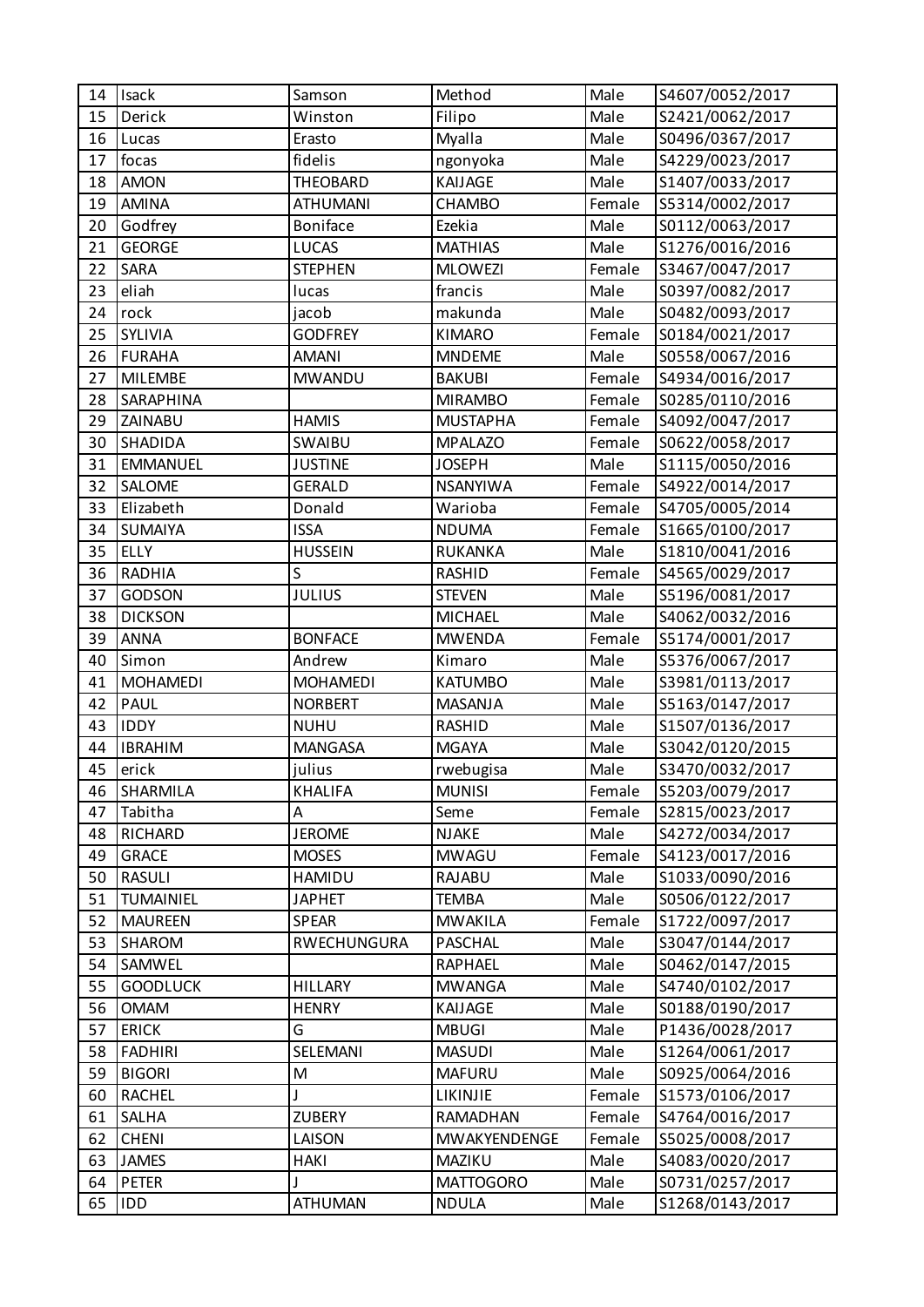| 66 | <b>PASCHAL</b>   | M                | LUBASHA           | Male   | S3934/0069/2017 |
|----|------------------|------------------|-------------------|--------|-----------------|
| 67 | <b>NEWTON</b>    | <b>MBONJA</b>    | KASEMBWA          | Male   | S5005/0025/2017 |
| 68 | <b>CHRISTIAN</b> | E                | LAURENT           | Male   | S4577/0014/2014 |
| 69 | MELCKZEDECK      | <b>DANIEL</b>    | <b>JAMES</b>      | Male   | S0661/0071/2017 |
| 70 | <b>VESTINA</b>   | <b>DASTAN</b>    | <b>MGHASE</b>     | Female | S0503/0109/2017 |
| 71 | CAROLINA         | <b>JOSEPH</b>    | <b>MCHETE</b>     | Female | S0348/0007/2017 |
| 72 | <b>REBECA</b>    | S                | <b>MUMWI</b>      | Female | S1361/0075/2017 |
| 73 | <b>CAREEN</b>    | <b>LEVIS</b>     | LEWIS             | Female | S0647/0004/2017 |
| 74 | LIDYA            | <b>MSAFIRI</b>   | <b>KABOGO</b>     | Female | S1485/0054/2017 |
| 75 | <b>PETER</b>     | <b>DANIEL</b>    | <b>MARITHANGA</b> | Male   | S4922/0026/2017 |
| 76 | <b>SHABAN</b>    | <b>ABEID</b>     | <b>KAFIMBI</b>    | Male   | S4934/0095/2016 |
| 77 | <b>ATHUMAN</b>   | ABRAHAMAN        | <b>OMARY</b>      | Male   | S3725/0137/2017 |
| 78 | <b>NEWTON</b>    | LEONARD          | KILAHARA          | Male   | S4423/0059/2017 |
| 79 | <b>MANASE</b>    | M                | <b>NZOGU</b>      | Male   | S1049/0090/2016 |
| 80 | <b>FESTO</b>     |                  | NATHANIEL         | Male   | S1010/0030/2015 |
| 81 | <b>NEEMA</b>     | <b>NICHOLAUS</b> | SAMILA            | Female | S2032/0068/2017 |
| 82 | <b>SEDRICK</b>   | W                | <b>TAWETE</b>     | Male   | S1487/0212/2016 |
| 83 | LEOKADIA         | S                | <b>MSOFE</b>      | Female | S4052/0056/2017 |
| 84 | <b>GRACE</b>     | <b>SIMON</b>     | <b>SIMEO</b>      | Female | S0218/0064/2017 |
| 85 | SAMWEL           | D                | <b>IBRAHIM</b>    | Male   | S2652/0136/2016 |
| 86 | <b>GEOFREY</b>   | <b>GODFREY</b>   | MAHALANHA         | Male   | S0135/0116/2017 |
| 87 | <b>LAURENT</b>   | <b>PETRO</b>     | <b>KWAKAMO</b>    | Male   | S5372/0025/2017 |
| 88 | <b>DANIEL</b>    | <b>AMOS</b>      | <b>MNANKA</b>     | Male   | S4964/0039/2017 |
| 89 | <b>NASSOR</b>    | <b>MOHD</b>      | <b>AHMED</b>      | Male   | S1085/0050/2017 |
| 90 | <b>EFRAIM</b>    | <b>GREYSON</b>   | <b>MLANGA</b>     | Male   | S0194/0061/2017 |

**S/N First Name Middle Name Last Name Sex F4indexno** 1 |IRENE | MGINA Female |S0206/0028/2016 2 GETRUDA ELIAS PHABIAN Female S4965/0022/2016 3 Patric 2016 | E | Ntangu | Male | S2672/0146/2016 4 |HERIETH | GASPER | KANAKAMFUMU | Female | S0222/0068/2016 HASNATI ABDI MKUNGU Female S0252/0013/2016 TAUSI FIKIRINI Female S0912/0071/2008 7 JESCA | HILARY | SHOKO | Female S4601/0047/2017 MINZA ROBERT PETER Female S2974/0003/2017 9 | MONICA | ANTHONY | CLAUD | Female | S4601/0059/2016 10 | ANZIRAN | M | SULEIMANI | Female | S0316/0004/2017 11 | Omega | Sastony | Mtitu | Male | S3905/0084/2017 Samwel Laurent Mkilaha Male S4740/0121/2017 13 Athumani | Ismaili | Muhamed | Male | S5058/0033/2017 Rehema Jamal Mohamed Female S3241/0057/2017 BEATRICE LOILA NGIRA Female S1822/0011/2016 16 GODFREY SABALE LWAGAKA Male S2506/0035/2017 17 Mwajuma | Abushiri | Saidi | Female | S2315/0133/2017 SAMWEL JOSEPH SAMSON Male S1066/0031/2014 19 Nicholaus Paschal Nicholaus Male S3606/0123/2017 JACKLINE K JOSEPH Female S2245/0027/2017 RICHARD C LUKENZA Male S1049/0110/2016 SUZANA ELIAS OKUMU Female S0235/0113/2017 AMOS RWIZA Male S0657/0055/2017 Mary Bonaventura Wellah Female S0206/0059/2017 **DIPLOMA IN MEDICAL LABORATORY TECHNOLOGY**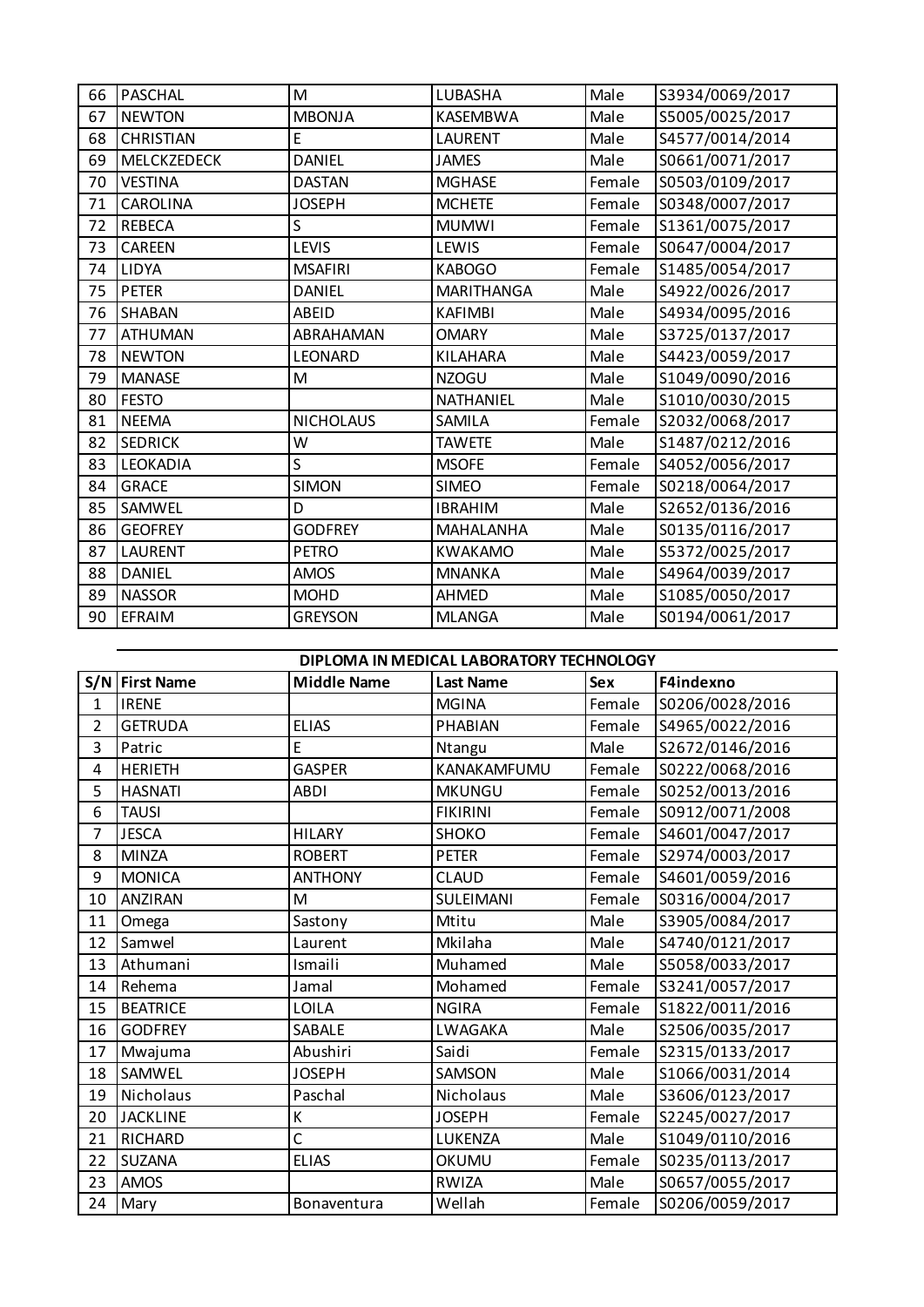| 25 | LILIAN           | <b>SANFORD</b>   | <b>NGOWI</b>      | Female | S0209/0038/2017 |
|----|------------------|------------------|-------------------|--------|-----------------|
| 26 | <b>CLINUS</b>    |                  | <b>MUZAULA</b>    | Male   | S0118/0008/2017 |
| 27 | Hassani          | Fadhili          | Mfangavo          | Male   | S0197/0035/2017 |
| 28 | <b>NICKSON</b>   | <b>LEONARD</b>   | <b>MBILINYI</b>   | Male   | S0361/0184/2017 |
| 29 | Philip           | Herbert          | Makange           | Male   | S1601/0093/2017 |
| 30 | <b>SHIDA</b>     | SAMSON           | LULE              | Male   | S3039/0088/2014 |
| 31 | <b>KAREN</b>     | <b>MATHIAS</b>   | SING'OMBE         | Female | S0491/0054/2017 |
| 32 | ELYANGENENGASIA  | LADISLAUS        | SHAYO             | Female | S2626/0015/2017 |
| 33 | Maria            | Nyangi           | Chacha            | Female | S0784/0051/2017 |
| 34 | <b>THADEI</b>    | <b>TUMAINI</b>   | <b>TESHA</b>      | Male   | S0180/0031/2017 |
| 35 | <b>DATIVA</b>    | <b>ATUGONZA</b>  | <b>JONAS</b>      | Female | S3241/0008/2017 |
| 36 | <b>BENJAMIN</b>  | <b>BADOSELE</b>  | <b>PHILIPO</b>    | Male   | S1498/0054/2015 |
| 37 | <b>SIMON</b>     | MAZIKU           | <b>SIMON</b>      | Male   | S1093/0095/2016 |
| 38 | Gladness         | Richard          | Mwakapuja         | Female | S1343/0010/2017 |
| 39 | <b>HELENA</b>    | PAULO            | <b>MWAKANJI</b>   | Female | S0862/0042/2017 |
| 40 | <b>FAITH</b>     | SEMU             | NDIMUGEITA        | Female | S3241/0018/2017 |
| 41 | <b>ANETH</b>     | <b>NELSON</b>    | <b>MLOYA</b>      | Female | S0235/0008/2017 |
| 42 | <b>HURUMA</b>    | <b>MICHAEL</b>   | <b>ALFRED</b>     | Male   | S5078/0036/2017 |
| 43 | Francis          | Allen            | Thobias           | Male   | S0927/0105/2017 |
| 44 | Salma            | Hatibu           | Salum             | Female | S0255/0042/2017 |
| 45 | <b>MARTHA</b>    | <b>VEDASTUS</b>  | KAZUNGU           | Female | S2180/0026/2017 |
| 46 | ZAKAYO           | <b>JOSEPH</b>    | PIUS              | Male   | S0138/0073/2016 |
| 47 | <b>ALHAJI</b>    | <b>ISSA</b>      | <b>ATHUMANI</b>   | Male   | S0188/0136/2017 |
| 48 | <b>ALPHONCE</b>  | <b>OSCAR</b>     | <b>MNGONGO</b>    | Male   | S5189/0003/2017 |
| 49 | Richard          | Praygod          | Kimweri           | Male   | S4939/0144/2017 |
| 50 | Tegemeo          | Bagenyi          | Severian          | Male   | S0586/0094/2014 |
| 51 | <b>ANNA</b>      | <b>JUMA</b>      | KIND'S            | Female | S0249/0012/2017 |
| 52 | <b>MARIA</b>     | VALENCE          | SANGA             | Female | S1264/0020/2016 |
| 53 | <b>HASSAN</b>    | SELEMANI         | <b>KINOTA</b>     | Male   | S2326/0038/2017 |
| 54 | <b>ISACK</b>     | <b>MATEMI</b>    | <b>BERNARD</b>    | Male   | S1608/0152/2017 |
| 55 | Nasma            | Abubakari        | Ikaji             | Female | S5033/0057/2016 |
| 56 | mariam           | abdallah         | zuberi            | Female | S5395/0006/2017 |
| 57 | <b>HAPPINESS</b> | <b>EMMANUEL</b>  | <b>MHOLYA</b>     | Female | S3153/0015/2014 |
| 58 | Magesa           | Kulwa            | Anthony           | Male   | S1760/0083/2017 |
| 59 | SAMSON           |                  | <b>MAYOKA</b>     | Male   | S0610/0070/2016 |
| 60 | Jeremiah         | Sixto            | Malila            | Male   | S0190/0023/2017 |
| 61 | <b>EVELINA</b>   | <b>ELIAS</b>     | <b>MUSHUMBUSI</b> | Female | S4631/0028/2017 |
| 62 | Mussa            | Sufiani          | Nungu             | Male   | S4800/0024/2017 |
| 63 | <b>ALEXIUS</b>   |                  | <b>KITOKEZI</b>   | Male   | S0118/0002/2017 |
| 64 | <b>GLORIA</b>    |                  | NTAGULANYA        | Female | S1008/0014/2015 |
| 65 | walter           | stanley          | masawe            | Male   | S0388/0183/2016 |
| 66 | <b>GIZBERTH</b>  | <b>JACKSON</b>   | NTIRUVAKILE       | Male   | S3490/0064/2014 |
| 67 | <b>EMMANUEL</b>  | <b>ELIAS</b>     | <b>MOIYO</b>      | Male   | S1268/0121/2017 |
| 68 | Mohamed          | Saidi            | Madodo            | Male   | S1207/0067/2017 |
| 69 | <b>NTUNZWE</b>   | <b>SILAS</b>     | <b>SIMON</b>      | Male   | S1374/0094/2016 |
| 70 | MAXIMILIAN       | <b>RAPHAEL</b>   | <b>NGAILO</b>     | Male   | S3467/0090/2017 |
| 71 | Mariam           | Shajaratu        | Yamungu           | Female | S1689/0015/2017 |
| 72 | <b>PATRICK</b>   | <b>ROBERT</b>    | <b>MARWA</b>      | Male   | S2765/0103/2014 |
| 73 | <b>TIDES</b>     | <b>ALISTIDES</b> | VALENTINE         | Male   | S4802/0058/2017 |
| 74 | VALENTINA        | <b>EWALD</b>     | <b>MATERU</b>     | Female | S0492/0031/2017 |
| 75 | <b>HUSSEIN</b>   | Ahmed            | <b>ALLY</b>       | Male   | S5163/0112/2017 |
| 76 | ALLY             | <b>HILALI</b>    | <b>IBRAHIM</b>    | Male   | S0104/0007/2017 |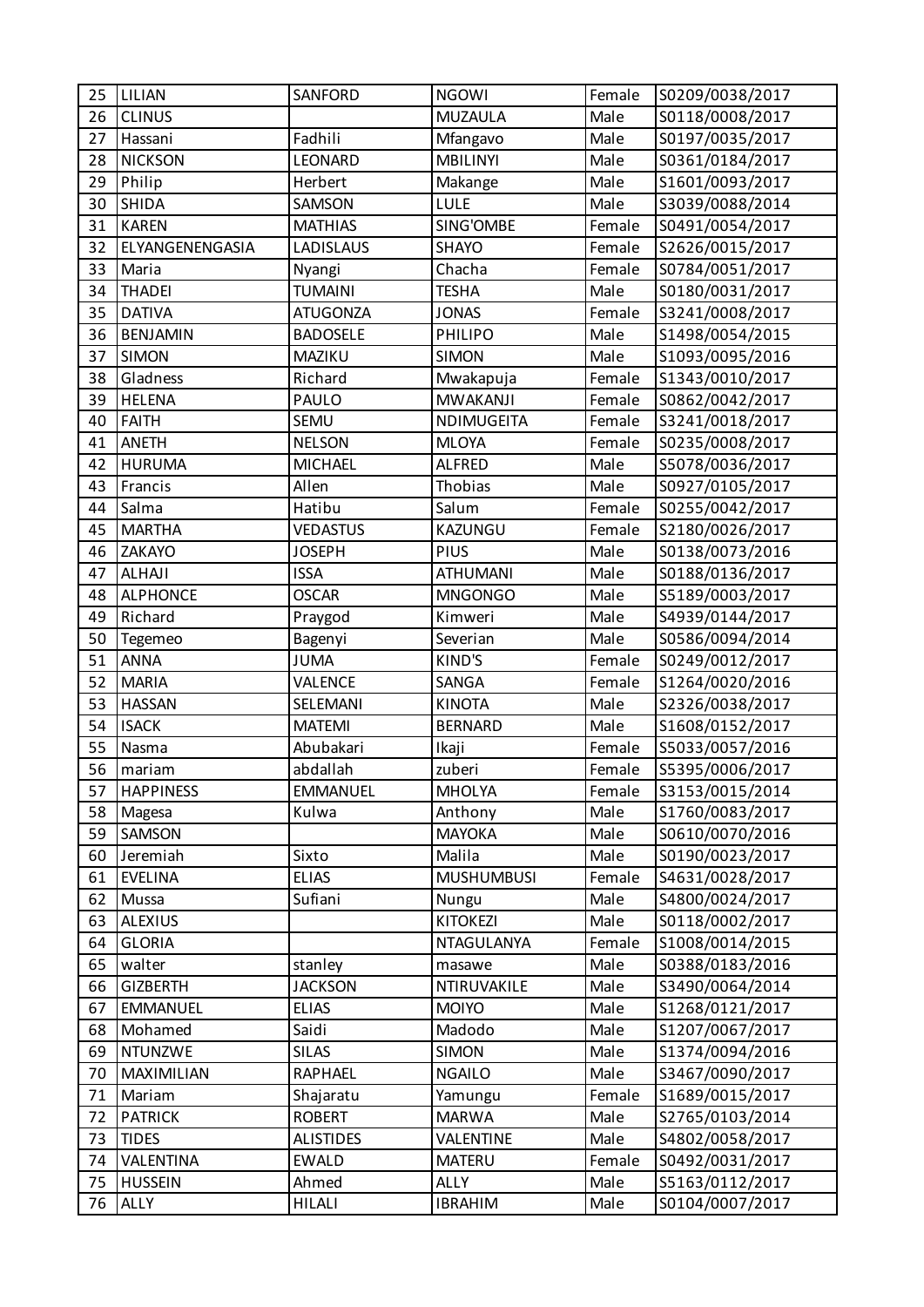| 77  | <b>EUJENUS</b>  | <b>DAMACIUS</b>  | <b>BACHUBA</b>    | Male   | S1253/0028/2017 |
|-----|-----------------|------------------|-------------------|--------|-----------------|
| 78  | <b>GETRUDA</b>  | <b>MUSSA</b>     | <b>MATHAYO</b>    | Female | S0230/0042/2017 |
| 79  | JUVENARY        | N                | <b>MTAKI</b>      | Male   | S4342/0072/2017 |
| 80  | <b>REHEMA</b>   | <b>ALLY</b>      | <b>KIZUKI</b>     | Female | S4024/0067/2017 |
| 81  | <b>ELIETH</b>   | <b>NYAMICHO</b>  | PANGANI           | Female | S5268/0019/2017 |
| 82  | <b>BRAYSON</b>  | <b>PATRICK</b>   | <b>MWAZYUNGA</b>  | Male   | S1787/0106/2017 |
| 83  | ABUBAKARI       | B                | <b>YUSUF</b>      | Male   | S1071/0195/2017 |
| 84  | <b>REBECA</b>   | $\overline{C}$   | <b>BANYA</b>      | Female | S0289/0094/2017 |
| 85  | <b>NASSORO</b>  | <b>JUMANNE</b>   | <b>MARCO</b>      | Male   | S5384/0028/2017 |
| 86  | <b>HAFSA</b>    | <b>KASSIM</b>    | <b>MZEE</b>       | Female | S0252/0009/2017 |
| 87  | <b>JUBILANT</b> | D                | <b>MAO</b>        | Male   | S4351/0077/2017 |
| 88  | <b>MARK</b>     | P                | <b>TARIMO</b>     | Male   | S1343/0073/2017 |
| 89  | <b>MARIAM</b>   | NDALAHWA         | <b>BUSASI</b>     | Female | S4856/0025/2017 |
| 90  | <b>DAVID</b>    | SALVIUS          | <b>HAULE</b>      | Male   | S0190/0009/2017 |
| 91  | <b>EDGAR</b>    | E                | <b>NYONI</b>      | Male   | S2693/0033/2017 |
| 92  | <b>MICHAEL</b>  | <b>ROGERS</b>    | <b>FOVO</b>       | Male   | S1343/0081/2017 |
| 93  | <b>JOFREY</b>   | <b>JEREMIAH</b>  | <b>NDIGOMO</b>    | Male   | S4123/0035/2017 |
| 94  | <b>BADI</b>     | <b>JESHI</b>     | MAKALANGA         | Female | S0214/0014/2014 |
| 95  | <b>PASCAL</b>   | <b>THOBIAS</b>   | SIKANYIKA         | Male   | S0110/0099/2017 |
| 96  | <b>SABRINA</b>  | <b>ALLY</b>      | <b>HASSANI</b>    | Female | S0256/0048/2017 |
| 97  | <b>THOMAS</b>   |                  | <b>MUSSA</b>      | Male   | S5099/0044/2015 |
| 98  | <b>FIKIRI</b>   | <b>KAMKELE</b>   | <b>JAMES</b>      | Male   | S2651/0026/2017 |
| 99  | <b>HABILI</b>   | D                | <b>MDOKE</b>      | Male   | S3905/0040/2017 |
| 100 | <b>ANS</b>      |                  | <b>PETER</b>      | Male   | S2869/0044/2014 |
| 101 | PAULINA         | <b>AUGUSTINO</b> | <b>MOLELI</b>     | Female | S0250/0056/2016 |
|     | 102 TOFIKI      | <b>SWALEHE</b>   | <b>RUDONONGO</b>  | Male   | S1611/0061/2017 |
|     | 103 MWESIGA     |                  | <b>MTEMBEI</b>    | Male   | S0473/0111/2017 |
|     | 104 SALOME      | <b>JOSEPH</b>    | <b>NAMINGA</b>    | Female | S0237/0086/2017 |
|     | $105$ ASMA      | S                | <b>NASSORO</b>    | Female | S0266/0010/2017 |
|     | 106   IRENE     | <b>KENEDY</b>    | <b>RAMBAU</b>     | Female | S4569/0033/2017 |
|     | 107 IBRAHIM     | <b>HARUNA</b>    | <b>KAMWELWE</b>   | Male   | S1665/0107/2016 |
|     | 108 LEONARD     |                  | <b>MWANICHETA</b> | Male   | S5218/0021/2016 |
|     | 109 MAKRINA     | <b>GREGORY</b>   | <b>NGAGA</b>      | Female | S5208/0034/2017 |
|     | $110$ ESHA      | <b>FADHILI</b>   | <b>MANYUKA</b>    | Female | S5174/0011/2017 |
|     | 111 RAHELI      | <b>BARNABA</b>   | <b>GREGORI</b>    | Female | S1656/0028/2017 |
|     | 112 KULINGA     | <b>MASATU</b>    | <b>MJALIFU</b>    | Male   | S1706/0172/2016 |
|     | 113   PASCHAL   | <b>KESSY</b>     | YOHANA            | Male   | S2894/0084/2017 |
|     | 114 ELISANTE    | E                | <b>JAMES</b>      | Male   | S4351/0064/2017 |
|     | 115 ANNA        | <b>OSCAR</b>     | <b>LUDOVICK</b>   | Female | S5344/0005/2017 |
|     | 116 ABDUL       | <b>MSHAM</b>     | <b>MSELEM</b>     | Male   | S0867/0062/2017 |
|     | 117 AUGUSTINO   | <b>MICHAEL</b>   | <b>MWAMBONEKE</b> | Male   | S4197/0019/2017 |
|     | 118 JACKSON     | <b>TIMILAI</b>   | SHESHANGALI       | Male   | S0692/0061/2017 |
|     | 119 PAUL        | S                | OPODI             | Male   | S0367/0141/2017 |
|     | 120 JACKSON     | G                | <b>MSEKE</b>      | Male   | S1071/0296/2017 |

## **DIPLOMA IN MINERAL EXPLORATION AND MINING GEOLOGY**

| S/N First Name  | Middle Name      | Last Name      | <b>Sex</b> | <b>F4indexno</b> |
|-----------------|------------------|----------------|------------|------------------|
| REBECCA         | <b>ZABRON</b>    | <b>SANGA</b>   | Female     | S4193/0092/2017  |
| <b>LIRENE</b>   |                  | <b>NDANU</b>   | Female     | S3674/0013/2017  |
| priscilla       | method           | myuki          | Female     | S5122/0037/2017  |
| Cecilia         | Andrew           | Mbanga         | Female     | S0241/0017/2017  |
| <b>MELCHIOR</b> | <b>AUGUSTINO</b> | <b>MAKUMBA</b> | Male       | S5177/0036/2017  |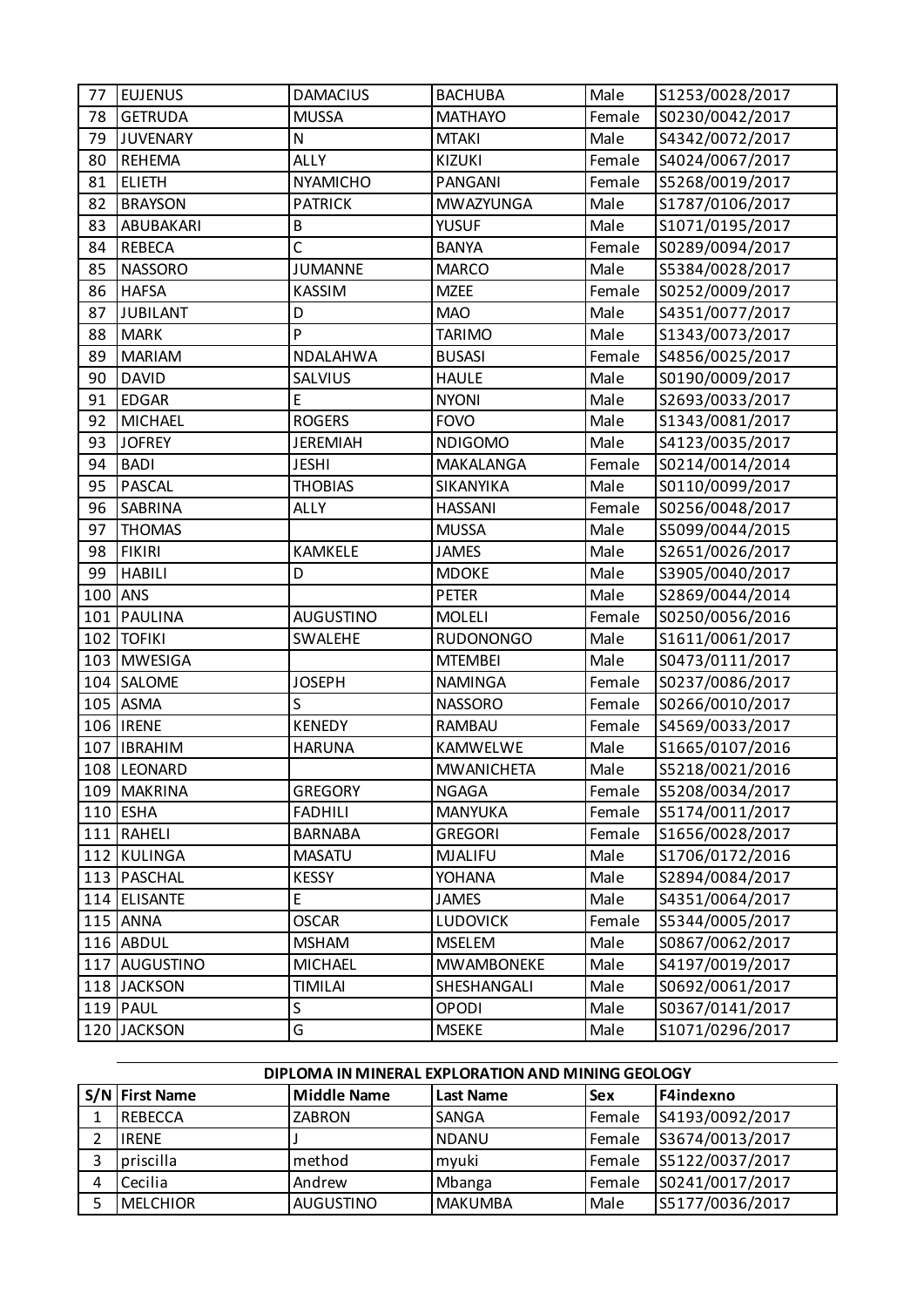| 6              | Peter            | Emanuel            | Ghaimo                        | Male       | S2425/0138/2017 |
|----------------|------------------|--------------------|-------------------------------|------------|-----------------|
| $\overline{7}$ | SWABURU          | <b>SOVERA</b>      | <b>RAJABU</b>                 | Male       | S4801/0037/2017 |
| 8              | <b>KARIM</b>     | KASSIM             | HAJI                          | Male       | S1522/0095/2017 |
| 9              | <b>MARIAM</b>    | NYAMWIZA           | AHMED                         | Female     | S4986/0010/2017 |
| 10             | ABRAHAMANI       | <b>JUMA</b>        | <b>OMARY</b>                  | Male       | S3646/0023/2017 |
| 11             | <b>JOSHUA</b>    | <b>DENNIS</b>      | <b>MSEMO</b>                  | Male       | S1522/0089/2017 |
| 12             | <b>GERRARD</b>   | <b>STEPHANO</b>    | <b>NTANGALLO</b>              | Male       | S5330/0037/2017 |
| 13             | <b>BARAKA</b>    | <b>TWALIBU</b>     | <b>ATHUMAN</b>                | Male       | S1409/0062/2016 |
| 14             | <b>AZARIA</b>    | M                  | <b>SHEYO</b>                  | Male       | S1203/0103/2017 |
| 15             | <b>TECLA</b>     | <b>BAHATI</b>      | <b>MTWEVE</b>                 | Female     | S4260/0018/2014 |
| 16             | <b>FELIKI</b>    | <b>PHINEASI</b>    | <b>MAREGESI</b>               | Male       | S1181/0066/2017 |
|                |                  |                    | DIPLOMA IN MINING ENGINEERING |            |                 |
|                | S/N   First Name | <b>Middle Name</b> | <b>Last Name</b>              | <b>Sex</b> | F4indexno       |
| $\mathbf{1}$   | <b>OMARI</b>     |                    | <b>JUMA</b>                   | Male       | S3913/0143/2013 |
| $\overline{2}$ | Mary             | Benjamin           | Elikana                       | Female     | S3278/0107/2016 |
| 3              | Ramadhan         | Mustapha           | Singano                       | Male       | S4262/0067/2017 |
| 4              | Elius            | Mwombeki           | Theobard                      | Male       | S5418/0081/2017 |
| 5              | <b>ALICIA</b>    | <b>KANKIZA</b>     | EDMUND                        | Female     | S0297/0005/2017 |
| 6              | <b>SOPHIA</b>    | К                  | <b>STEPHANO</b>               | Female     | S0841/0097/2017 |
| $\overline{7}$ | SABRINA          | <b>SULEYMAN</b>    | SALUM                         | Female     | S1078/0012/2017 |
| 8              | <b>AIDAN</b>     | <b>ERASTO</b>      | <b>MAHANGA</b>                | Male       | S0135/0153/2015 |
| 9              | Irene            | Benedict           | Mtenga                        | Female     | S4262/0016/2017 |
| 10             | <b>JOHN</b>      | <b>JAPHET</b>      | <b>SYLIVESTER</b>             | Male       | S5375/0031/2017 |
| 11             | Mariam           | Mwenda             | Ahmed                         | Female     | S0896/0056/2017 |
| 12             | <b>ASUBUHI</b>   | <b>JOSHWA</b>      | <b>TINDO</b>                  | Male       | S1226/0035/2016 |
| 13             | <b>MOHAMED</b>   | RAMADHAN           | <b>MOHAMED</b>                | Male       | S5379/0016/2016 |
| 14             | SALUM            | <b>NASSORO</b>     | <b>MBANGE</b>                 | Male       | S1880/0268/2016 |
| 15             | Emmanuel         | Joseph             | Samwel                        | Male       | S0539/0099/2018 |
| 16             | SAIDATH          | RAMADHANI          | <b>MASOUD</b>                 | Female     | S1665/0088/2017 |
| 17             | <b>BERNARD</b>   | <b>JOHN</b>        | <b>MWIGURA</b>                | Male       | S5201/0007/2017 |
| 18             | <b>JULIUS</b>    | <b>JAPHET</b>      | <b>PETER</b>                  | Male       | S3268/0060/2017 |
| 19             | <b>REHEMA</b>    | SENGELUA           | <b>BAKARI</b>                 | Female     | S0252/0023/2017 |
| 20             | Frank            | Aniseti            | Leo                           | Male       | S2860/0133/2016 |
| 21             | <b>NOELLA</b>    | <b>MUTALEMWA</b>   | ALEXANDER                     | Female     | S5268/0068/2017 |
| 22             | <b>FRANK</b>     | <b>SIMON</b>       | NDEREKA                       | Male       | S0147/0038/2017 |
| 23             | lawai            | omary              | mwanjali                      | Male       | S3905/0069/2017 |
| 24             | Swaum            | Mohamed            | Athumani                      | Female     | S0731/0124/2017 |
| 25             | <b>EMELDA</b>    | <b>MIJITU</b>      | <b>KAPI</b>                   | Female     | S3519/0005/2013 |
| 26             | <b>LIGHTNESS</b> | <b>PATRICK</b>     | <b>MBUGI</b>                  | Female     | S4884/0013/2017 |
| 27             | <b>MARIA</b>     | <b>DAMSON</b>      | <b>NDAGO</b>                  | Female     | S0427/0064/2017 |
| 28             | <b>ELIFARAJA</b> | <b>THOMAS</b>      | <b>TIPPE</b>                  | Male       | S1522/0071/2017 |
| 29             | <b>BEATUS</b>    | <b>MICHAEL</b>     | KIHANZA                       | Male       | S4119/0031/2017 |
| 30             | Jovin            | Mkami              | Mabus                         | Male       | S4926/0097/2017 |
| 31             | Catherine        | Fabian             | Gichere                       | Female     | S0241/0016/2017 |
| 32             | Irene            | Edson              | Kasela                        | Female     | S0247/0062/2017 |
| 33             | Monalisa         | Josephat           | Kuboza                        | Female     | S5253/0021/2017 |
| 34             | SINGWA           | <b>MOHAMEDI</b>    | CHANDIMA                      | Female     | S0252/0031/2016 |
| 35             | <b>ISRAEL</b>    | ANDREW             | <b>NDAKI</b>                  | Male       | S4645/0023/2017 |
| 36             | <b>Brian</b>     | Samwel             | Kissui                        | Male       | S2506/0025/2017 |
| 37             | Scolastica       | Henry              | Mwikwabe                      | Male       | S4063/0064/2016 |
| 38             | <b>MAYA</b>      | NG'WAJI            | <b>NCHEGE</b>                 | Male       | S1835/0161/2016 |
| 39             | <b>EDWIN</b>     | V                  | <b>MTABIRWA</b>               | Male       | S2693/0023/2016 |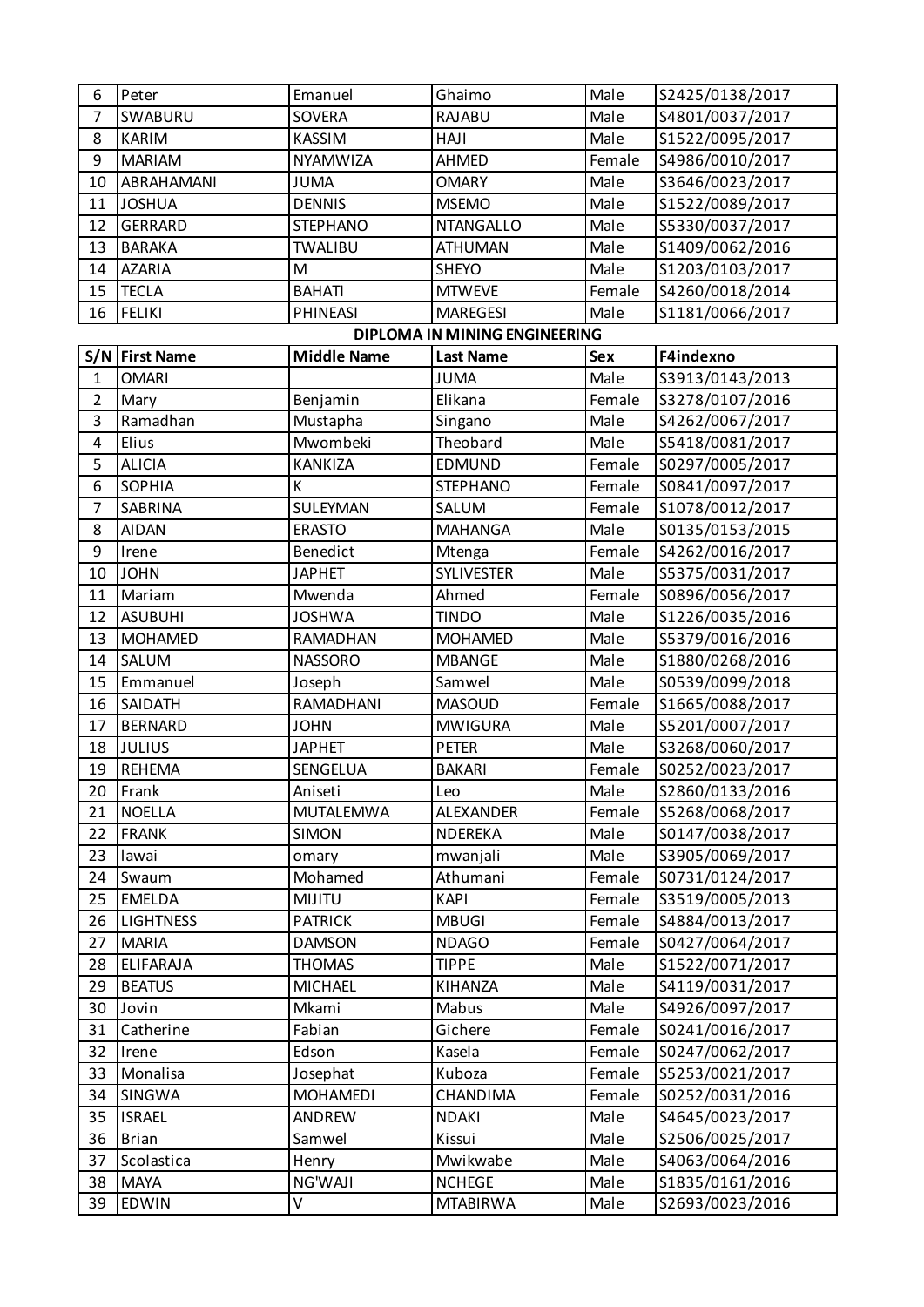| 40 | <b>SHAFII</b>   | A               | <b>MADEGE</b>     | Male   | S1774/0253/2015 |
|----|-----------------|-----------------|-------------------|--------|-----------------|
| 41 | <b>DIANA</b>    | <b>ERNEST</b>   | <b>SIYA</b>       | Female | S4767/0003/2017 |
| 42 | <b>MJUNI</b>    | S               | <b>MASHAURI</b>   | Male   | S1604/0030/2017 |
| 43 | <b>GETRUDA</b>  | <b>ALFREDY</b>  | <b>NTUNGA</b>     | Female | S0247/0054/2017 |
| 44 | <b>SAMSON</b>   | <b>JOHN</b>     | <b>NGASA</b>      | Male   | S5038/0040/2015 |
| 45 | ANGEL           | <b>YISAMBI</b>  | LUHALA            | Female | S0268/0007/2017 |
| 46 | <b>SENGA</b>    | <b>AMOS</b>     | ABEL              | Male   | S4796/0045/2017 |
| 47 | <b>WINFRIDA</b> | <b>CLETIUS</b>  | <b>MUSHI</b>      | Female | S4827/0058/2017 |
| 48 | <b>ALOYCE</b>   | <b>ROBERT</b>   | <b>MGOIGANGA</b>  | Male   | S0312/0114/2017 |
| 49 | <b>FURAHA</b>   | <b>ROBERT</b>   | <b>MALLYA</b>     | Female | S5037/0011/2017 |
| 50 | <b>SOLES</b>    | <b>CORNERY</b>  | <b>ERNEST</b>     | Male   | S3853/0112/2015 |
| 51 | SALUM           | <b>MSWADIKU</b> | <b>RWEYONGEZA</b> | Male   | S1665/0185/2017 |
| 52 | <b>STEPHANO</b> | <b>WILSONI</b>  | <b>BUKULIE</b>    | Male   | S3574/0020/2017 |
| 53 | <b>GIFT</b>     | <b>JOB</b>      | <b>MWANGOBOLA</b> | Male   | S3469/0108/2017 |
| 54 | <b>JULIUS</b>   |                 | <b>ERADIUS</b>    | Male   | S0473/0097/2017 |
| 55 | <b>SIMON</b>    | $\mathsf{R}$    | <b>WILISON</b>    | Male   | S0584/0145/2017 |
| 56 | <b>EZEKIEL</b>  | <b>REGINALD</b> | MANG'ATI          | Male   | S0108/0087/2005 |
| 57 | <b>PATRICK</b>  |                 | <b>JOSEPH</b>     | Male   | S5099/0056/2016 |
| 58 | <b>JOHNSON</b>  | <b>JACKSON</b>  | <b>JOHN</b>       | Male   | S4740/0077/2017 |
| 59 | <b>JOEL</b>     | <b>JOHN</b>     | MARIJAN           | Male   | S5097/0072/2017 |
| 60 | <b>JENATHA</b>  | <b>ZEPHRINE</b> | <b>GABRIEL</b>    | Female | S5418/0032/2017 |
| 61 | SAID            | <b>HASSAN</b>   | <b>KAPULI</b>     | Male   | S2211/0061/2017 |
| 62 | <b>GODFREY</b>  | T               | <b>MIGGI</b>      | Male   | S0113/0016/2016 |
| 63 | LUCAS           | MAKALANGA       | <b>BULUGU</b>     | Male   | S3278/0260/2017 |
| 64 | <b>ERICK</b>    | M               | SANGULA           | Male   | S0681/0091/2017 |
| 65 | <b>HADAITHA</b> | SAID            | <b>WAKATI</b>     | Female | S0188/0034/2017 |
| 66 | <b>JOYCE</b>    | A               | <b>MAKOI</b>      | Female | S1862/0019/2017 |

|                | <b>DIPLOMA IN NURSING</b> |                    |                  |            |                 |  |  |
|----------------|---------------------------|--------------------|------------------|------------|-----------------|--|--|
| S/N            | <b>First Name</b>         | <b>Middle Name</b> | <b>Last Name</b> | <b>Sex</b> | F4indexno       |  |  |
| 1              | <b>REBEKA</b>             | <b>ELIAMINI</b>    | <b>YOSEFU</b>    | Female     | S5175/0021/2016 |  |  |
| $\overline{2}$ | <b>GODLOVE</b>            |                    | <b>MINJA</b>     | Male       | S1382/0019/2016 |  |  |
| 3              | <b>ASHURA</b>             | <b>AYUBU</b>       | SAIDI            | Female     | S4193/0006/2016 |  |  |
| 4              | <b>GLORIA</b>             | <b>MORAND</b>      | <b>KIMATH</b>    | Female     | S4565/0007/2017 |  |  |
| 5              | Teddy                     | John               | Masunga          | Female     | S1187/0119/2017 |  |  |
| 6              | <b>SOPHIA</b>             | M                  | <b>MZAVA</b>     | Female     | S1163/0074/2017 |  |  |
| 7              | Jovin                     | Israel             | Kalinga          | Male       | S3483/0058/2016 |  |  |
| 8              | <b>RAHMA</b>              | <b>MOHAMEDI</b>    | SAIBU            | Female     | S0958/0051/2017 |  |  |
| 9              | Ramadhan                  | Omary              | Malembeka        | Male       | S5381/0022/2017 |  |  |
| 10             | <b>JOYCE</b>              | <b>AZIZA</b>       | <b>EVAGREE</b>   | Female     | S2060/0027/2016 |  |  |
| 11             | LUCIA                     | <b>SARAH</b>       | <b>NKANGA</b>    | Female     | S4965/0025/2017 |  |  |
| 12             | Eliglory                  | Adili              | Mmbaga           | Female     | S0223/0018/2017 |  |  |
| 13             | LUCY                      | <b>DANIEL</b>      | <b>MDOLO</b>     | Female     | S4087/0015/2017 |  |  |
| 14             | <b>EMMANUEL</b>           | <b>KAGWESE</b>     | <b>DOTTO</b>     | Male       | S1958/0044/2017 |  |  |
| 15             | <b>JONSIA</b>             | <b>MARCUS</b>      | LIGUGUDA         | Female     | S5196/0012/2016 |  |  |
| 16             | <b>GRACE</b>              | <b>PETER</b>       | <b>NIIMA</b>     | Female     | S1822/0033/2017 |  |  |
| 17             | <b>SIMON</b>              | <b>MATHEW</b>      | <b>SIMON</b>     | Male       | S4884/0050/2017 |  |  |
| 18             | <b>DOREEN</b>             | <b>OSCAR</b>       | SANGA            | Female     | S1173/0020/2017 |  |  |
| 19             | <b>FARAJA</b>             | <b>ZABRON</b>      | <b>MATONDO</b>   | Male       | S5375/0024/2017 |  |  |
| 20             | <b>MARCO</b>              | <b>BUAY</b>        | KWASLEMA         | Male       | S0368/0041/2016 |  |  |
| 21             | <b>ZUHURA</b>             | ABDALLAH           | <b>IBRAHIM</b>   | Female     | S1633/0110/2017 |  |  |
| 22             | <b>MAGRETH</b>            | SAMSON             | <b>NICODEMUS</b> | Female     | S4380/0035/2017 |  |  |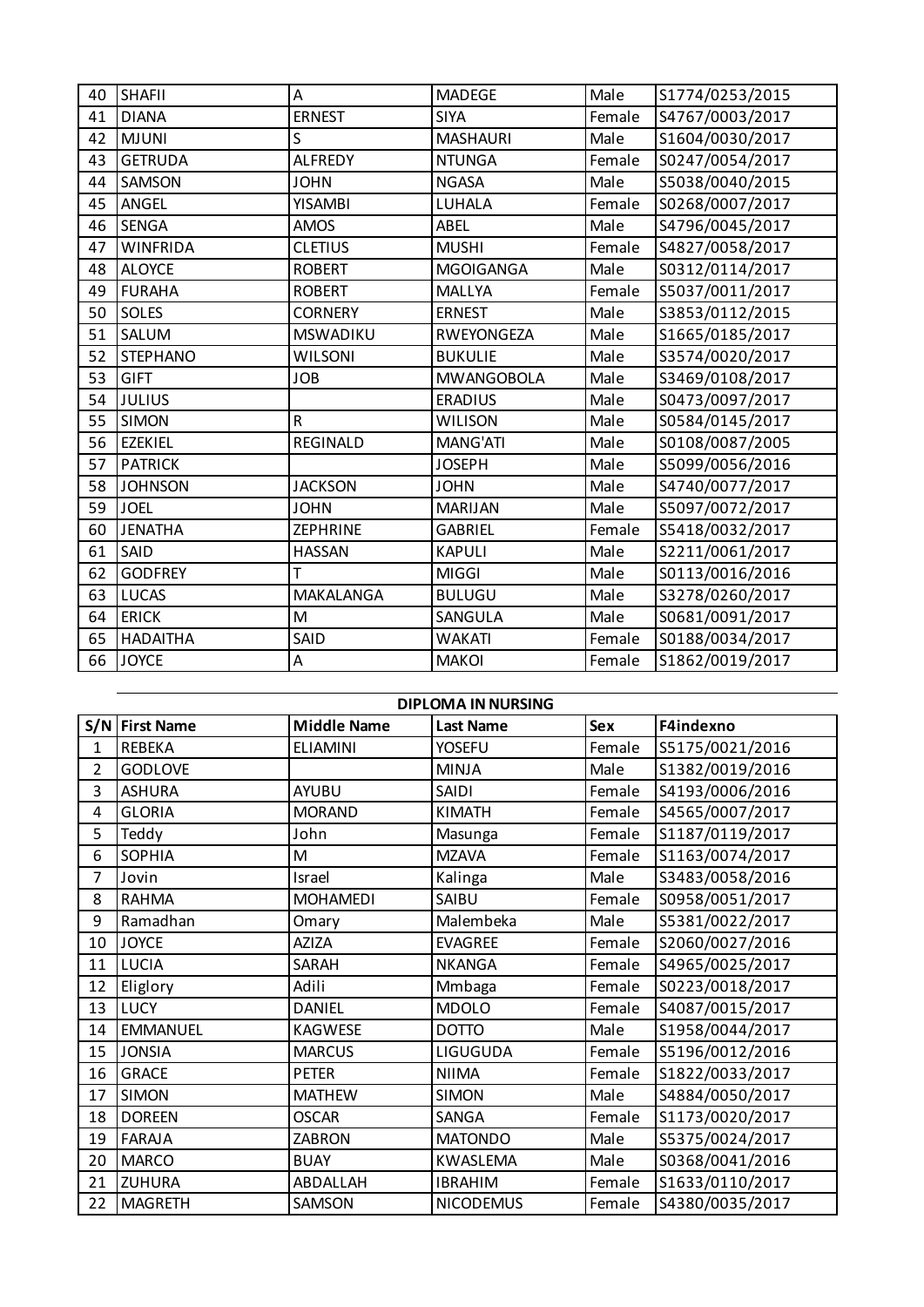| 23 | Nancy            | Oness           | Kweka            | Female | S0223/0051/2017 |
|----|------------------|-----------------|------------------|--------|-----------------|
| 24 | shafii           | hassan          | mpalangombe      | Male   | S3601/0062/2017 |
| 25 | Zena             | Emanuel         | Manyata          | Female | S4601/0086/2017 |
| 26 | Ivone            | Yonna           | Owoya            | Female | S2315/0083/2017 |
| 27 | <b>JACKLINE</b>  | YOTHAM          | <b>KWEKA</b>     | Female | S0223/0031/2017 |
| 28 | Joyce            | Pascal          | <b>Bullaya</b>   | Female | S0234/0023/2017 |
| 29 | <b>NELSON</b>    | <b>JOSEPH</b>   | <b>GWALAMA</b>   | Male   | S1875/0065/2017 |
| 30 | <b>BARAKA</b>    | <b>IBRAHIMU</b> | <b>ISSACK</b>    | Male   | S4907/0037/2017 |
| 31 | Jesca            | Peter           | Akyoo            | Female | S0647/0030/2017 |
| 32 | Enos             |                 | Zabron           | Male   | S4294/0073/2017 |
| 33 | Agness           | Modesto         | Mbuba            | Female | S5128/0004/2017 |
| 34 | <b>DIANA</b>     | <b>MLAGWA</b>   | <b>MASALILA</b>  | Female | S3037/0015/2017 |
| 35 | Immaculata       | Alphonce        | Samila           | Female | S2632/0012/2017 |
| 36 | LATIFA           | <b>RAMADHAN</b> | <b>MUSA</b>      | Female | S0252/0016/2017 |
| 37 | Hope             | Charles         | Isaya            | Female | S0918/0020/2017 |
| 38 | <b>JAGADI</b>    | MADUHU          | <b>JAGADI</b>    | Male   | S2974/0022/2017 |
| 39 | Godbless         | James           | Kisoso           | Male   | S0449/0149/2017 |
| 40 | godwin           | steven          | tango            | Male   | S0357/0093/2017 |
| 41 | Christopher      | Thomas          | Christopher      | Male   | S3777/0046/2017 |
| 42 | <b>BARAKA</b>    | <b>HAMISI</b>   | <b>JUMA</b>      | Male   | S0385/0073/2017 |
| 43 | <b>CHRISTINA</b> |                 | <b>BUGEHU</b>    | Female | S0863/0002/2013 |
| 44 | <b>KULWA</b>     | <b>JOHN</b>     | <b>MBOGOSHI</b>  | Female | S0135/0146/2016 |
| 45 | <b>MARY</b>      | <b>COSMAS</b>   | <b>MAGESA</b>    | Female | S5027/0008/2017 |
| 46 | <b>REGINA</b>    | <b>MRISHO</b>   | <b>NTILULI</b>   | Female | S5288/0006/2017 |
| 47 | <b>ANNA</b>      | <b>MASHAKA</b>  | MGOGO            | Female | S5107/0009/2017 |
| 48 | <b>JANETH</b>    | <b>NICOLAUS</b> | <b>AUGUSTINO</b> | Female | S4207/0022/2017 |
| 49 | Maria            | Michael         | Luambano         | Female | S0540/0039/2017 |
| 50 | safia            | amir            | ahmad            | Female | S0251/0021/2017 |
| 51 | <b>PAULINA</b>   | <b>FLASIO</b>   | <b>MLAVILA</b>   | Female | S4795/0018/2017 |
| 52 | <b>ADONETH</b>   | NATHANAEL       | <b>DANIEL</b>    | Female | S0230/0003/2017 |
| 53 | PAULO            | LUGAKA          | <b>MLELEMA</b>   | Male   | S2311/0074/2017 |
| 54 | LILIAN           | <b>DANIEL</b>   | <b>MADOLE</b>    | Female | S0283/0028/2017 |
| 55 | Yustina          | Lucas           | Pius             | Female | S4408/0051/2017 |
| 56 | Lucy             | Japhet          | Maula            | Female | S0218/0058/2016 |
| 57 | <b>MAULIDI</b>   | <b>BARUANI</b>  | <b>MAULIDI</b>   | Male   | S5298/0013/2017 |
| 58 | <b>JOSEPH</b>    | <b>KENETH</b>   | <b>MATAJI</b>    | Male   | S2448/0106/2016 |
| 59 | Mohamed          | Jafari          | Chambega         | Male   | S4928/0062/2017 |
| 60 | <b>STEPHANO</b>  | <b>MADARAKA</b> | SANGIJA          | Male   | S2698/0049/2017 |
| 61 | <b>BRIAN</b>     | <b>LIVING</b>   | <b>MWAMI</b>     | Male   | S4740/0017/2017 |
| 62 | <b>BARON</b>     | <b>ZUBERI</b>   | <b>MOHAMED</b>   | Female | S0345/0022/2017 |
| 63 | Anjelina         | John            | Yusuphu          | Female | S1430/0007/2017 |
| 64 | <b>IRENE</b>     | KOKUTANGILILA   | SAFARI           | Female | S3491/0019/2017 |
| 65 | <b>EMILIANA</b>  | SAMWEL          | <b>AIRO</b>      | Female | S0248/0045/2017 |
| 66 | Fatwa            | Iliasa          | Mohamed          | Female | S0382/0017/2016 |
| 67 | <b>VERONICA</b>  | PAUL            | MASSAWE          | Female | S5083/0026/2017 |
| 68 | <b>MARCELINA</b> | <b>MARIENCE</b> | <b>MUNGEMA</b>   | Female | S0139/0019/2017 |
| 69 | <b>ROIDA</b>     | KASAPULE        | MWAKALINGA       | Female | S3469/0062/2017 |
| 70 | <b>SIDE</b>      | SAID            | <b>STAR</b>      | Male   | S0105/0090/2016 |
| 71 | <b>ELIZABETH</b> | <b>EMILY</b>    | <b>MWAIJIBE</b>  | Female | S4556/0027/2017 |
| 72 | AMRI             | <b>HASSANI</b>  | <b>ABDUL</b>     | Male   | S1962/0065/2017 |
| 73 | <b>EVELYNE</b>   | <b>DAUD</b>     | <b>MWAKALOBO</b> | Female | S2378/0012/2017 |
| 74 | <b>BENSON</b>    |                 | <b>JOSEPH</b>    | Male   | S0891/0078/2009 |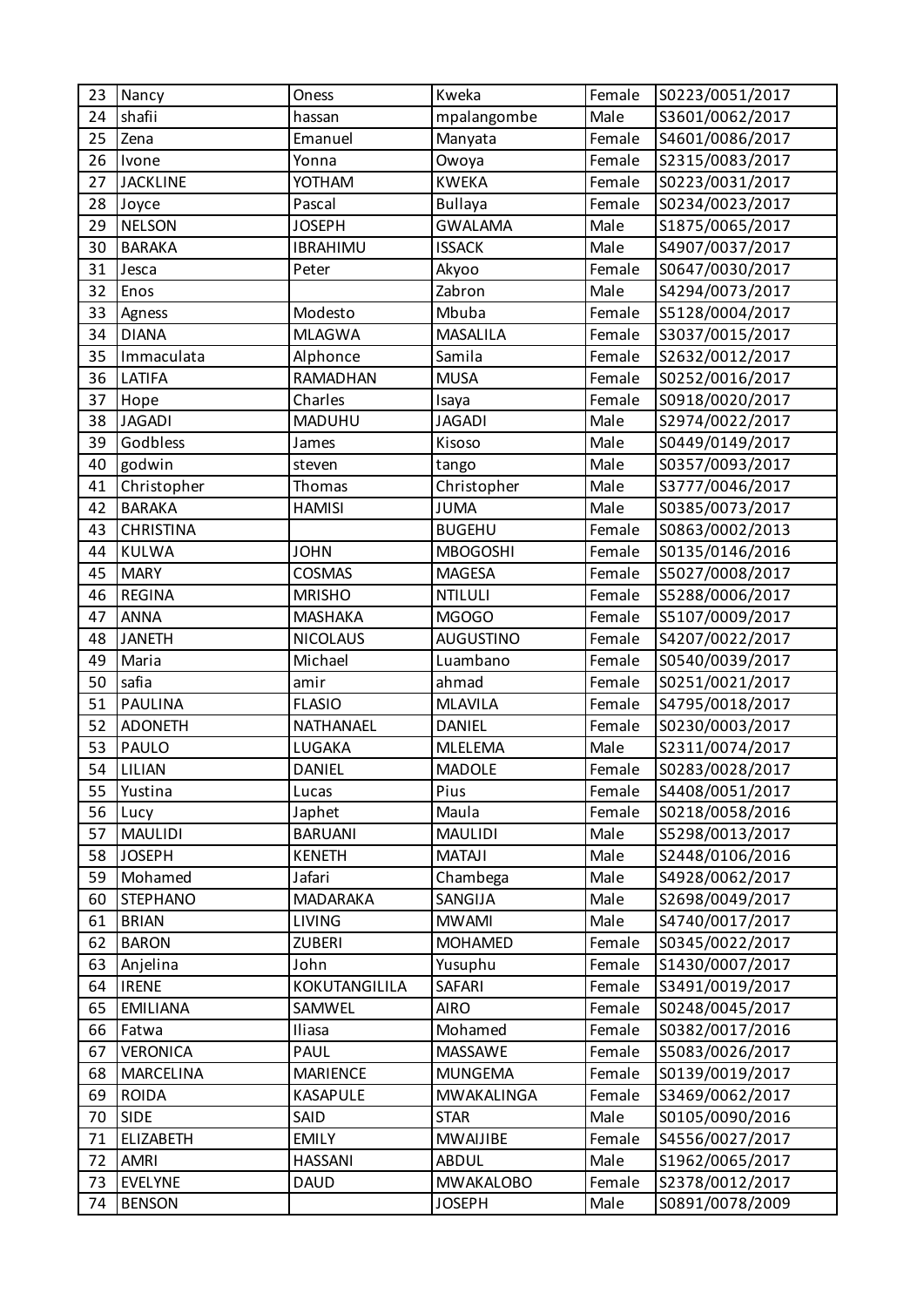| 75 | <b>GODFREY</b>  | <b>MANONI</b>     | <b>ROBERT</b>   | Male   | S5027/0018/2017 |
|----|-----------------|-------------------|-----------------|--------|-----------------|
| 76 | <b>KELVIN</b>   | <b>ELINAZA</b>    | <b>МНОКА</b>    | Male   | S5456/0006/2017 |
| 77 | LEONIA          | <b>PHILIPO</b>    | NDAISAVYE       | Female | S3640/0031/2017 |
| 78 | <b>BEATRICE</b> | <b>ALEX</b>       | <b>MAJENGA</b>  | Female | S0240/0009/2017 |
| 79 | ANGELA          | <b>FELIX</b>      | <b>GOLIAMA</b>  | Female | S1880/0009/2017 |
| 80 | <b>MUSSA</b>    | M                 | <b>STEVEN</b>   | Male   | S1723/0030/2017 |
| 81 | <b>FURAHA</b>   | <b>WILSON</b>     | <b>LUSTO</b>    | Female | S0959/0015/2016 |
| 82 | Meliness        |                   | Anodi           | Female | S4769/0038/2017 |
| 83 | Hassan          | Ahmed             | Ally            | Male   | S5163/0110/2017 |
| 84 | <b>HONESTA</b>  | К                 | <b>NGUKU</b>    | Female | S3914/0038/2017 |
| 85 | SALOME          | <b>THOMAS</b>     | CHANANJA        | Female | S0218/0097/2016 |
| 86 | <b>TECKLA</b>   | <b>EZEKIEL</b>    | <b>MATHIAS</b>  | Female | S2529/0049/2016 |
| 87 | PAULO           | <b>CHARLES</b>    | <b>KUBILU</b>   | Male   | S4041/0059/2017 |
| 88 | <b>ALTO</b>     | <b>DEOGRATIAS</b> | <b>HAULE</b>    | Male   | S0124/0001/2017 |
| 89 | <b>DOTTO</b>    | <b>RICHARD</b>    | <b>MBOYI</b>    | Male   | S1784/0018/2017 |
| 90 | <b>JANETH</b>   | <b>ELISA</b>      | <b>MCHOME</b>   | Female | S0491/0044/2017 |
| 91 | <b>ELIAICHI</b> | D                 | <b>MAMUYA</b>   | Female | S4052/0024/2017 |
| 92 | <b>GEOFREY</b>  | L                 | <b>YUSTAS</b>   | Male   | S4769/0072/2017 |
| 93 | <b>ANNA</b>     | <b>ADOLFU</b>     | <b>BABU</b>     | Female | S1442/0005/2017 |
| 94 | AGAPE           | $\mathsf E$       | <b>ELIAS</b>    | Female | S5000/0001/2017 |
| 95 | <b>STEPHANO</b> |                   | <b>BAJUMUZI</b> | Male   | S0473/0126/2017 |
| 96 | <b>THOMAS</b>   | <b>NGIYOGI</b>    | LUKUMAI         | Male   | S0110/0122/2017 |
| 97 | <b>COLYNNE</b>  | <b>PETER</b>      | <b>MILLINGA</b> | Female | S4207/0016/2016 |
| 98 | <b>AIDAN</b>    |                   | <b>PONTIAN</b>  | Male   | S0473/0046/2017 |
| 99 | <b>ESTHER</b>   | <b>ELISANTE</b>   | <b>MKUMBO</b>   | Female | S0962/0009/2017 |
|    | 100 PETER       | A                 | MAGELANGA       | Male   | S0113/0029/2017 |
|    | 101 SUMAIYA     | <b>MOHAMEDI</b>   | <b>MUSSA</b>    | Female | S5378/0021/2017 |
|    | 102 PHILEMON    | D                 | SANGU           | Male   | S4867/0055/2016 |
|    | 103 SALUMU      | <b>ISMAIL</b>     | SALUMU          | Male   | S3222/0282/2017 |
|    | 104 FLAVIAN     | $\mathsf{N}$      | PHILIP          | Male   | S0534/0164/2013 |
|    | 105 KELVIN      | <b>GODVOICE</b>   | <b>MACHA</b>    | Male   | S1522/0096/2017 |
|    | 106 RHOBINA     | <b>GODFREY</b>    | <b>MACHERA</b>  | Female | S5099/0022/2017 |
|    | 107 MANJALE     | <b>GIBISHI</b>    | <b>MAYENGA</b>  | Male   | S2023/0074/2016 |
|    | 108 HONORATHA   | <b>MATHEW</b>     | MANDU           | Female | S5376/0023/2017 |
|    | 109 PASKALI     | S                 | <b>STEVEN</b>   | Male   | S4727/0045/2016 |
|    | 110 LULE        | MAN'URO           | <b>ELKANA</b>   | Male   | S2867/0146/2017 |
|    | 111 DEBORA      | <b>DANIEL</b>     | <b>MGONJA</b>   | Female | S4554/0013/2017 |
|    | 112 JACKSON     | SHABAN            | <b>MALISA</b>   | Male   | S0459/0041/2017 |
|    | 113 ZUBEDA      | O                 | <b>PONELA</b>   | Female | S0960/0116/2017 |
|    | 114 NEUSTA      | <b>PHINEAS</b>    | <b>MAREGESI</b> | Female | S0214/0073/2017 |
|    | 115 SUZANA      | L                 | KAMWELA         | Female | S1456/0072/2017 |
|    | 116   LAURENCE  | <b>WILSON</b>     | <b>URIO</b>     | Male   | S5202/0154/2017 |
|    | 117 SWEET       | V                 | <b>KAVISHE</b>  | Female | S1045/0084/2014 |
|    | 118 LOVENESS    | <b>JOSEPH</b>     | <b>MGAYA</b>    | Female | S2057/0091/2014 |
|    | 119 SHUKURU     | <b>ELIAS</b>      | TABU            | Male   | S3503/0146/2017 |
|    | 120 DORCAS      | <b>JOHN</b>       | <b>OLVERY</b>   | Female | S0262/0024/2017 |

| DIPLOMA IN PHAMARCY |               |                  |             |                 |  |  |
|---------------------|---------------|------------------|-------------|-----------------|--|--|
| S/N First Name      | Middle Name   | <b>Last Name</b> | l Se x      | IF4indexno      |  |  |
| <b>I</b> felician   |               | Mathias          | <b>Male</b> | S1292/0074/2014 |  |  |
| <b>ISAYA</b>        | <b>MATHEW</b> | <b>MAKENZI</b>   | <b>Male</b> | S0111/0024/2016 |  |  |
| <b>Kassim</b>       | l Mohamed     | Linvembe         | Male        | S4423/0053/2017 |  |  |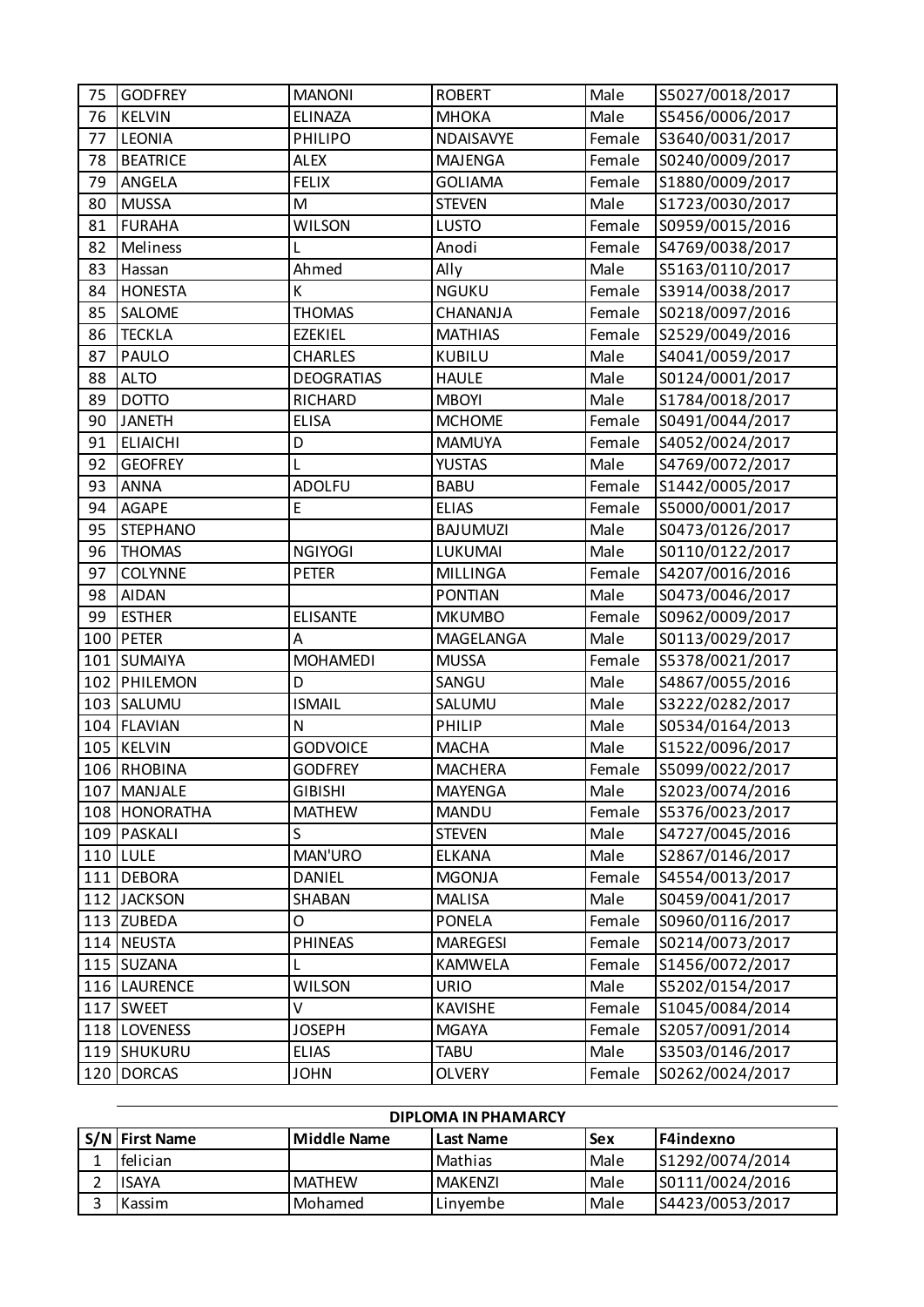| 4  | Lightness         | Peter           | Mamasita           | Female | S0167/0012/2017 |
|----|-------------------|-----------------|--------------------|--------|-----------------|
| 5  | Ibrahim           | Augustine       | Daudi              | Male   | S3861/0090/2017 |
| 6  | Faith             | Piniel          | Mollel             | Female | S4569/0021/2015 |
| 7  | Aidan             |                 | Gabriel            | Male   | S4673/0025/2015 |
| 8  | ALBASHIRI         | <b>HASSANI</b>  | <b>MUYA</b>        | Male   | S0188/0135/2017 |
| 9  | <b>MARIETHA</b>   | <b>JOHN</b>     | KAMUHANGILE        | Female | S5555/0013/2017 |
| 10 | <b>DEOGRATIUS</b> | <b>GEOFREY</b>  | <b>DEOGRATIUS</b>  | Male   | S2652/0096/2017 |
| 11 | <b>HAPPINESS</b>  | B               | <b>LUCHUS</b>      | Female | S0323/0013/2016 |
| 12 | sophia            | Richard         | walelo             | Female | S0284/0055/2017 |
| 13 | Mwita             | Daniel          | Mwita              | Male   | S2178/0124/2016 |
| 14 | <b>Bitness</b>    |                 | Simeo              | Female | S3794/0026/2017 |
| 15 | WELECELE          | <b>AINEA</b>    | <b>MAPUGA</b>      | Male   | S0184/0078/2017 |
| 16 | kusewa            | Abel            | Samwel             | Male   | S2792/0060/2017 |
| 17 | SUZANA            | <b>DAVID</b>    | <b>HAULE</b>       | Female | S0217/0060/2017 |
| 18 | <b>NURU</b>       | <b>EDWARD</b>   | <b>KADEGHE</b>     | Female | S1691/0061/2017 |
| 19 | Victor            | Jackson         | Chawawa            | Male   | S1328/0077/2014 |
| 20 | <b>BASMA</b>      | <b>AHMED</b>    | <b>YUSUPH</b>      | Female | S0252/0004/2017 |
| 21 | ANGANILE          | <b>EPHRAIM</b>  | MWASELELA          | Female | S1420/0007/2017 |
| 22 | ALEXANDER         | <b>AGUSTINE</b> | <b>CIRILY</b>      | Male   | S0306/0124/2017 |
| 23 | ANNAMARIA         | <b>ELIAS</b>    | <b>NESTORY</b>     | Female | S0240/0005/2017 |
| 24 | <b>ALAILATI</b>   | RAJABU          | <b>HAUSENI</b>     | Female | S0862/0006/2017 |
| 25 | <b>PRISCA</b>     | LEONARD         | <b>MGAYA</b>       | Female | S4207/0047/2017 |
| 26 | Einoth            | Edward          | Motica             | Female | S1857/0005/2017 |
| 27 | LIMBU             | <b>MABULA</b>   | <b>MADUHU</b>      | Male   | S1212/0071/2015 |
| 28 | <b>GLORIA</b>     | <b>ERASTO</b>   | <b>MLELWA</b>      | Female | S5184/0020/2017 |
| 29 | ANJELA            | <b>VALERY</b>   | NG'ATIGWA          | Female | S2858/0003/2017 |
| 30 | <b>NASRA</b>      | <b>MAJID</b>    | SAID               | Female | S4217/0059/2017 |
| 31 | <b>HAWA</b>       | <b>MUSSA</b>    | <b>ALLY</b>        | Female | S0208/0042/2017 |
| 32 | diana             | lyimo           | juvinalice         | Male   | S0249/0027/2017 |
| 33 | <b>JUDITH</b>     | <b>GALUS</b>    | <b>MSENGEZI</b>    | Female | S0245/0043/2017 |
| 34 | <b>AGNESS</b>     | <b>PROSPER</b>  | MALLYA             | Female | S0262/0003/2017 |
| 35 | <b>JANETH</b>     | <b>IMANI</b>    | <b>ILOMO</b>       | Female | S0256/0022/2017 |
| 36 | Emmanuel          | Michael         | Kileo              | Male   | S4827/0107/2017 |
| 37 | <b>ANITHA</b>     | <b>MATHIAS</b>  | <b>BUBERWA</b>     | Female | S0206/0004/2017 |
| 38 | <b>DORICAS</b>    | <b>ELIUD</b>    | KITUNDU            | Female | S5242/0010/2017 |
| 39 | athanas           | Timothy         | Nilidyaka          | Male   | S3490/0080/2017 |
| 40 | Fredy             | Theonest        | John               | Male   | S2804/0235/2015 |
| 41 | Israel            | Jackson         | Sahani             | Male   | S4294/0068/2016 |
| 42 | Goodluck          | Vicent          | Lenjima            | Male   | S0534/0158/2017 |
| 43 | Gabriel           | Niyonkuru       | Ssebuyoya          | Male   | S0118/0018/2017 |
| 44 | <b>BARAKA</b>     | COLLA           | KAYUMBA            | Male   | S0558/0052/2017 |
| 45 | <b>BOSCO</b>      | <b>DAUD</b>     | <b>YOHANA</b>      | Male   | S5244/0012/2017 |
| 46 | <b>SOPHIA</b>     | <b>MTAKI</b>    | <b>NYACHIRO</b>    | Female | S4965/0041/2017 |
| 47 | <b>ANNA</b>       | <b>JEREMIAH</b> | <b>MWAKITALIMA</b> | Female | S4939/0002/2017 |
| 48 | Eunice            | Raymond         | Lyimo              | Female | S0206/0018/2017 |
| 49 | <b>KEZIAH</b>     |                 | <b>ALEX</b>        | Female | S0665/0028/2016 |
| 50 | <b>HUBERT</b>     | <b>ALBERT</b>   | <b>URIO</b>        | Male   | S0194/0071/2017 |
| 51 | <b>EDSON</b>      | <b>PETER</b>    | SHIRIMA            | Male   | S0504/0062/2017 |
| 52 | Hairat            | Sufian          | Tutu               | Female | S0622/0020/2017 |
| 53 | <b>PHINIAS</b>    | <b>MAELO</b>    | <b>MANOKO</b>      | Male   | S0539/0200/2017 |
| 54 | <b>IRENE</b>      |                 | <b>CERIALIS</b>    | Female | S0232/0035/2017 |
| 55 | <b>WINFRIDA</b>   | <b>JOHN</b>     | GAMBA              | Female | S5256/0025/2017 |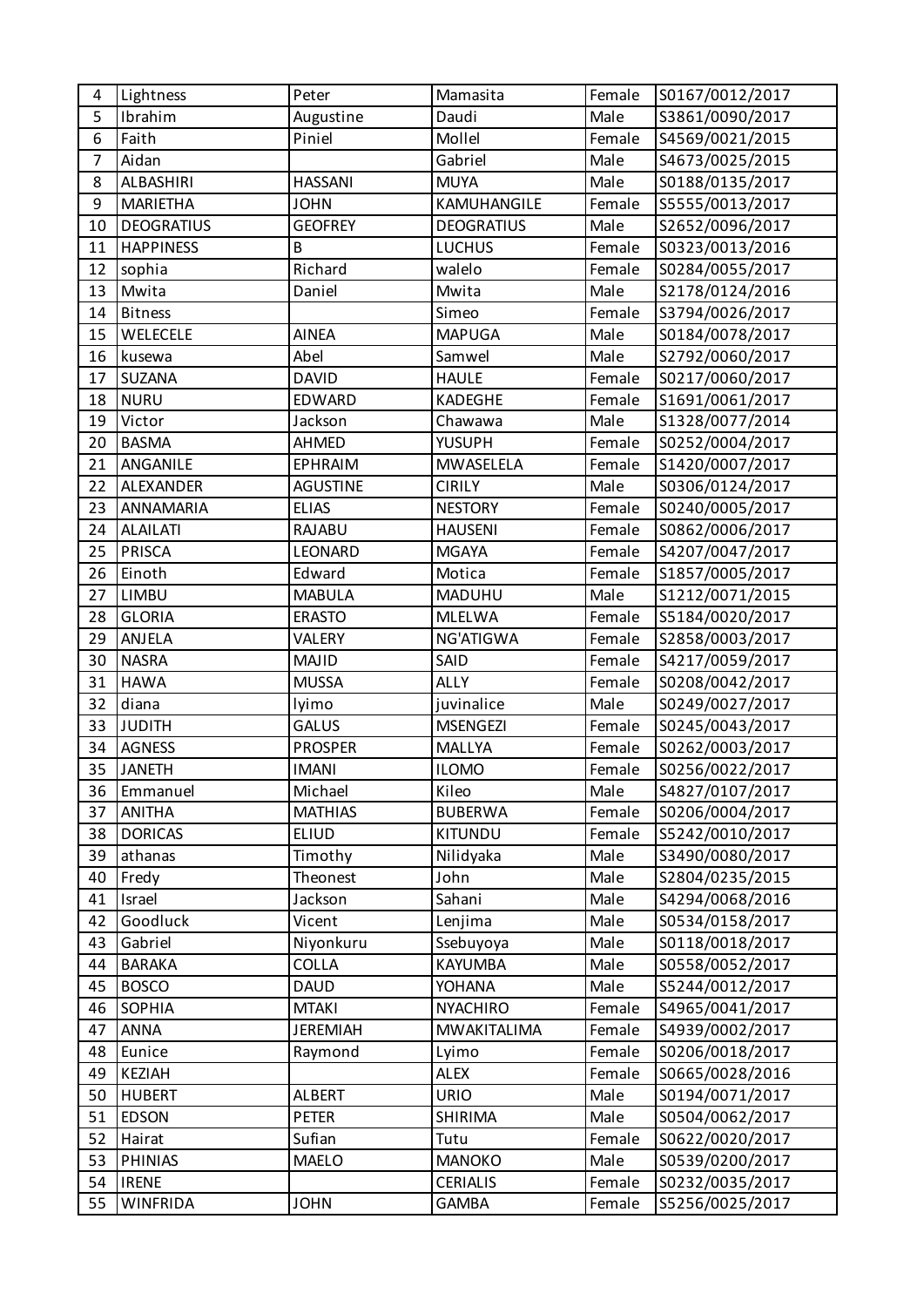| 56  | <b>FATNA</b>     | SULEIMAN         | <b>OMARY</b>    | Female | S5300/0011/2017 |
|-----|------------------|------------------|-----------------|--------|-----------------|
| 57  | <b>MARIAM</b>    | <b>MICHAEL</b>   | <b>BARAKA</b>   | Female | S5277/0004/2016 |
| 58  | <b>MARY</b>      | <b>CUTHBERT</b>  | <b>LYIMO</b>    | Female | S2315/0120/2017 |
| 59  | MARIAGOLETH      | <b>JACKSON</b>   | NTILUVAKULE     | Female | S0247/0087/2017 |
| 60  | Jovita           | Jackson          | Buberwa         | Female | S0256/0025/2017 |
| 61  | Catherine        | Charles          | Fabian          | Female | S0262/0018/2017 |
| 62  | <b>GETRUDA</b>   | NARUBAMBA        | <b>BIYENGO</b>  | Female | S5242/0017/2017 |
| 63  | Kundansia        | Tumsifu          | Mboya           | Female | S4554/0064/2017 |
| 64  | ABEL             | <b>KACHUNGWA</b> | <b>BUNZALI</b>  | Male   | S1664/0019/2017 |
| 65  | FREDNAND         | <b>FRIDBERT</b>  | <b>KAMAZE</b>   | Male   | S0196/0024/2016 |
| 66  | Elly             | Jacob            | Mbaga           | Male   | S0184/0045/2017 |
| 67  | <b>VENANCIA</b>  | <b>AUGUSTINE</b> | <b>MGANGA</b>   | Female | S0237/0095/2017 |
| 68  | <b>TUMAINI</b>   | <b>JOACHIM</b>   | ALEXANDER       | Female | S1822/0074/2017 |
| 69  | WILLIAM          |                  | <b>MKISI</b>    | Male   | S2878/0052/2017 |
| 70  | Faustina         | B                | Mnubi           | Female | S0534/0021/2017 |
| 71  | <b>EMILIAN</b>   | <b>JEROME</b>    | <b>MWENDA</b>   | Male   | S4472/0086/2017 |
| 72  | Doris            | Erasmos          | Emmanuel        | Female | S3867/0017/2017 |
| 73  | Asia             | Kacheche         | Mnawary         | Female | S4661/0004/2017 |
| 74  | <b>DIANA</b>     | <b>BARDWINI</b>  | <b>MGIMBA</b>   | Male   | S0217/0014/2017 |
| 75  | JULIANA          | <b>ANATOLI</b>   | <b>DUWAY</b>    | Female | S3867/0049/2017 |
| 76  | <b>VICTORINA</b> | <b>ANTHONY</b>   | <b>TWANGE</b>   | Female | S0239/0088/2017 |
| 77  | sakina           | nasibu           | rashid          | Female | S0291/0027/2015 |
| 78  | <b>TUMAINI</b>   |                  | MALECHELA       | Female | S0274/0050/2012 |
| 79  | <b>RIHI</b>      | $\mathsf R$      | <b>HUSSEINI</b> | Female | S0204/0201/2017 |
| 80  | <b>OMEGA</b>     | <b>GODSON</b>    | <b>MATERU</b>   | Female | S4554/0079/2016 |
| 81  | <b>FRIDA</b>     | EDWARD           | <b>MTURI</b>    | Female | S5253/0009/2017 |
| 82  | <b>ELIZABETH</b> | <b>KANUDA</b>    | <b>MAIGE</b>    | Female | S4131/0010/2017 |
| 83  | <b>WINNY</b>     | <b>BRAYSON</b>   | NDIMANGWA       | Female | S4703/0056/2017 |
| 84  | <b>DAVID</b>     | <b>WILLIAM</b>   | <b>OMARI</b>    | Male   | S3772/0081/2017 |
| 85  | <b>NURU</b>      | <b>GODLOVE</b>   | <b>MPOLYA</b>   | Female | S0268/0036/2017 |
| 86  | <b>AMRAN</b>     | ${\sf R}$        | <b>MUSSA</b>    | Male   | S2344/0007/2017 |
| 87  | <b>KASHINJE</b>  |                  | MAGADULA        | Male   | S0713/0137/2011 |
| 88  | <b>MORDE</b>     | SELAKA           | SANGA           | Female | S5204/0021/2017 |
| 89  | <b>YORAM</b>     | <b>MORTON</b>    | <b>BURIBA</b>   | Male   | S1501/0104/2017 |
| 90  | <b>MERESIANA</b> | LAURENT          | <b>TOYI</b>     | Female | S0247/0093/2017 |
| 91  | PHILBERT         | <b>ISAYA</b>     | <b>MLUMBA</b>   | Male   | S4131/0080/2016 |
| 92  | <b>JUSTA</b>     | S                | <b>EMMANUEL</b> | Female | S0206/0046/2017 |
| 93  | <b>MARIAM</b>    | LUFUNGA          | <b>AYOUB</b>    | Female | S0241/0064/2017 |
| 94  | <b>BWIRE</b>     | <b>RENATUS</b>   | <b>MABHAI</b>   | Male   | S5082/0015/2016 |
| 95  | ANGELINA         |                  | <b>MAYA</b>     | Female | S0240/0006/2016 |
| 96  | <b>HALIMA</b>    | <b>HUSSEIN</b>   | MKAMBAKU        | Female | S0206/0031/2017 |
| 97  | <b>DORIS</b>     | B                | LUTALI          | Female | S0294/0023/2017 |
| 98  | <b>MARIA</b>     | $\mathsf{C}$     | <b>MTIKITA</b>  | Female | S0341/0067/2017 |
| 99  | <b>QUINCY</b>    | <b>JONAS</b>     | <b>MUSHI</b>    | Male   | S4740/0110/2017 |
| 100 | <b>MARTIN</b>    | <b>GERALD</b>    | <b>KIHOKO</b>   | Male   | S0172/0025/2017 |
|     | 101 KELVIN       | <b>ALPHONCE</b>  | ANASTAZY        | Male   | S0578/0181/2017 |
|     | 102 NASRA        | TAMIMU           | MALERA          | Female | S0245/0057/2017 |
|     | 103 EMMY         | <b>EMMANUEL</b>  | <b>MWAIMU</b>   | Female | S0862/0025/2017 |
|     | 104 FABIAN       | <b>SIGNIFRID</b> | <b>MWALONGO</b> | Male   | S1409/0033/2015 |
|     | 105 MARYAM       | KABEZA           | <b>NSOLO</b>    | Female | S4932/0037/2017 |
|     | 106 JENIPHA      | <b>JULIUS</b>    | MALLYA          | Female | S2021/0013/2017 |
|     | 107   FAUSTINE   | <b>COSMAS</b>    | <b>BUGALAMA</b> | Male   | S1127/0067/2011 |